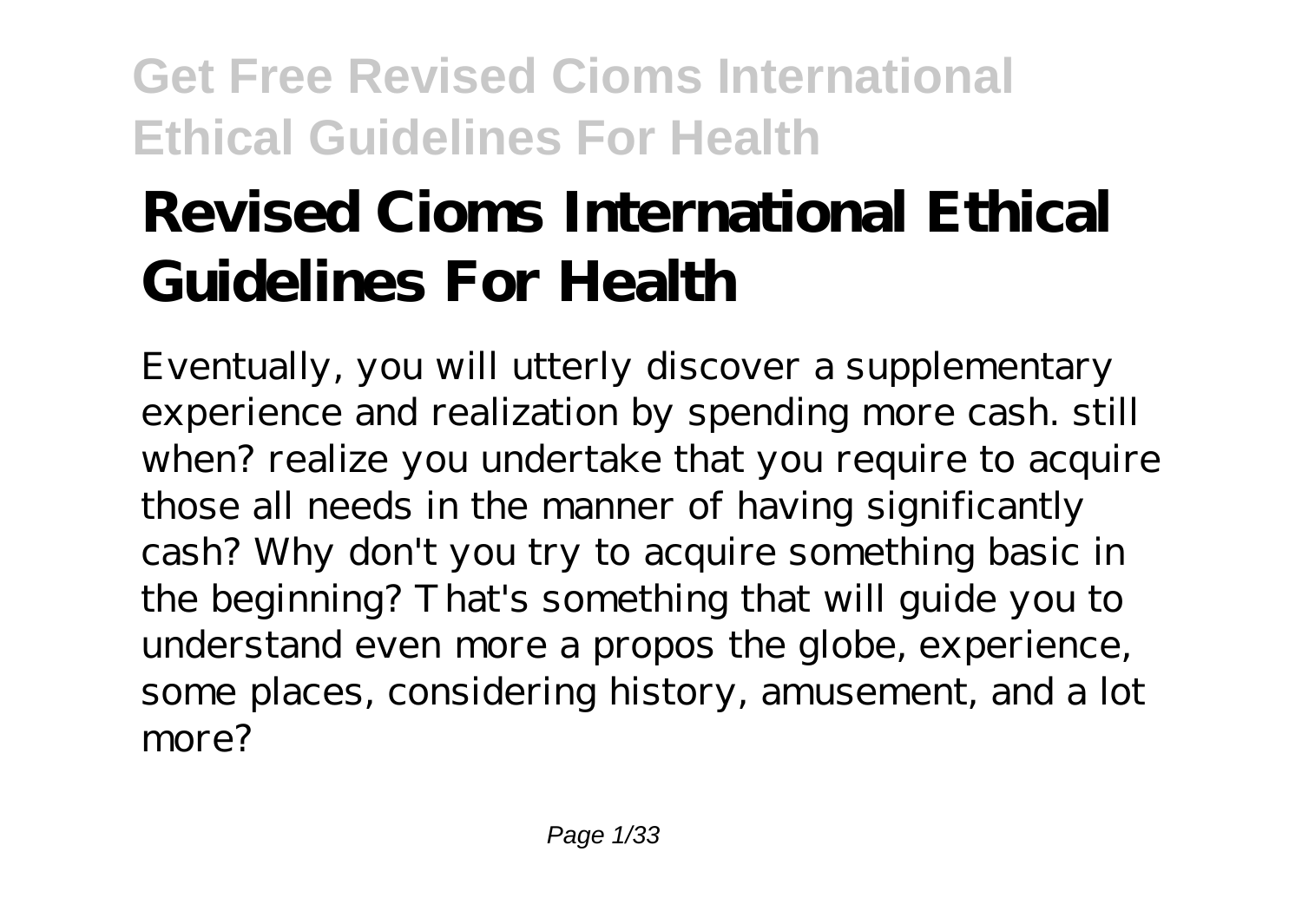It is your entirely own mature to perform reviewing habit. in the course of guides you could enjoy now is **revised cioms international ethical guidelines for health** below.

MICHEL VALLOTTON, CIOMS International Ethical Guidelines Launch of New CIOMS International Ethical Guidelines for Health-related Research Involving Humans CIOMS Form Principles and Guidelines for Ethical Research and Evaluation in Development *The Evolution of Vulnerability – The Ethics of Equitable Subject Selection* Ethics in Clinical Trials IPPCR 2016: Research with Vulnerable Participants E2BR3 *New International Guidelines on Mental Health in CF* Page 2/33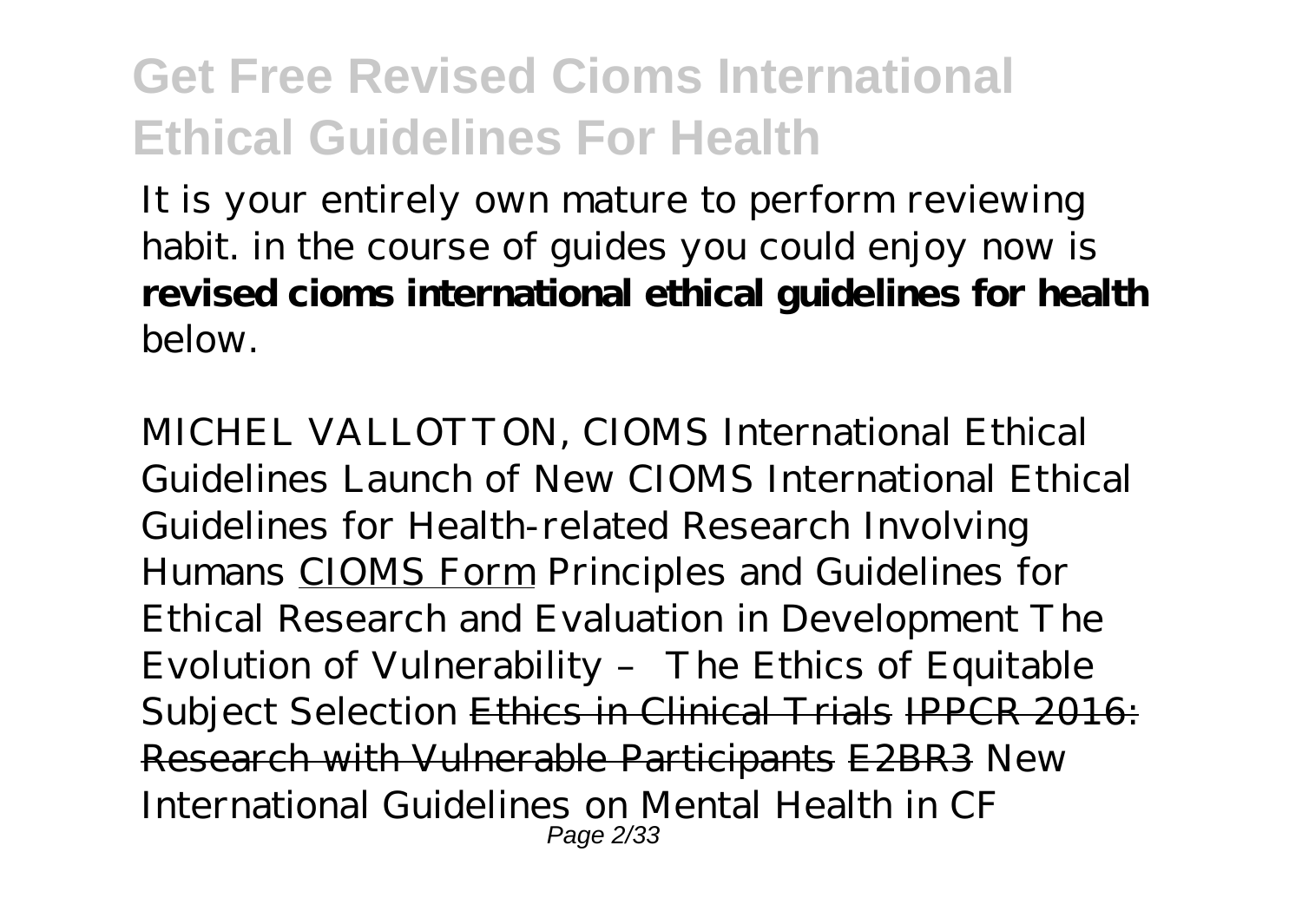#### *[Efficacy] ICH E9*

19 Ethical framework for health researchHistorical Aspects of Research Ethics (Lecture 41) *Phases of Clinical Trial* DMP (Data Management Plan) - On Demand Video 2 Tips to remember 13 Guidelines Of ICH-GCP in order Ethics Case Study: It was Just a Careless Mistake *Data Manager ICSR (Individual Case Safety Report) Understanding Clinical Trials* Argus Safety System **International Organizations and the NIH Grants Process How to approach an ethical dilemma? | Medical School Model Answer | Easy Medical Interviews PCSBI Meeting Five: May 18-19, 2011, in New York, N.Y., Session 7: Transnational Standards** Ethics: Human Subject Research Disaster Research Page 3/33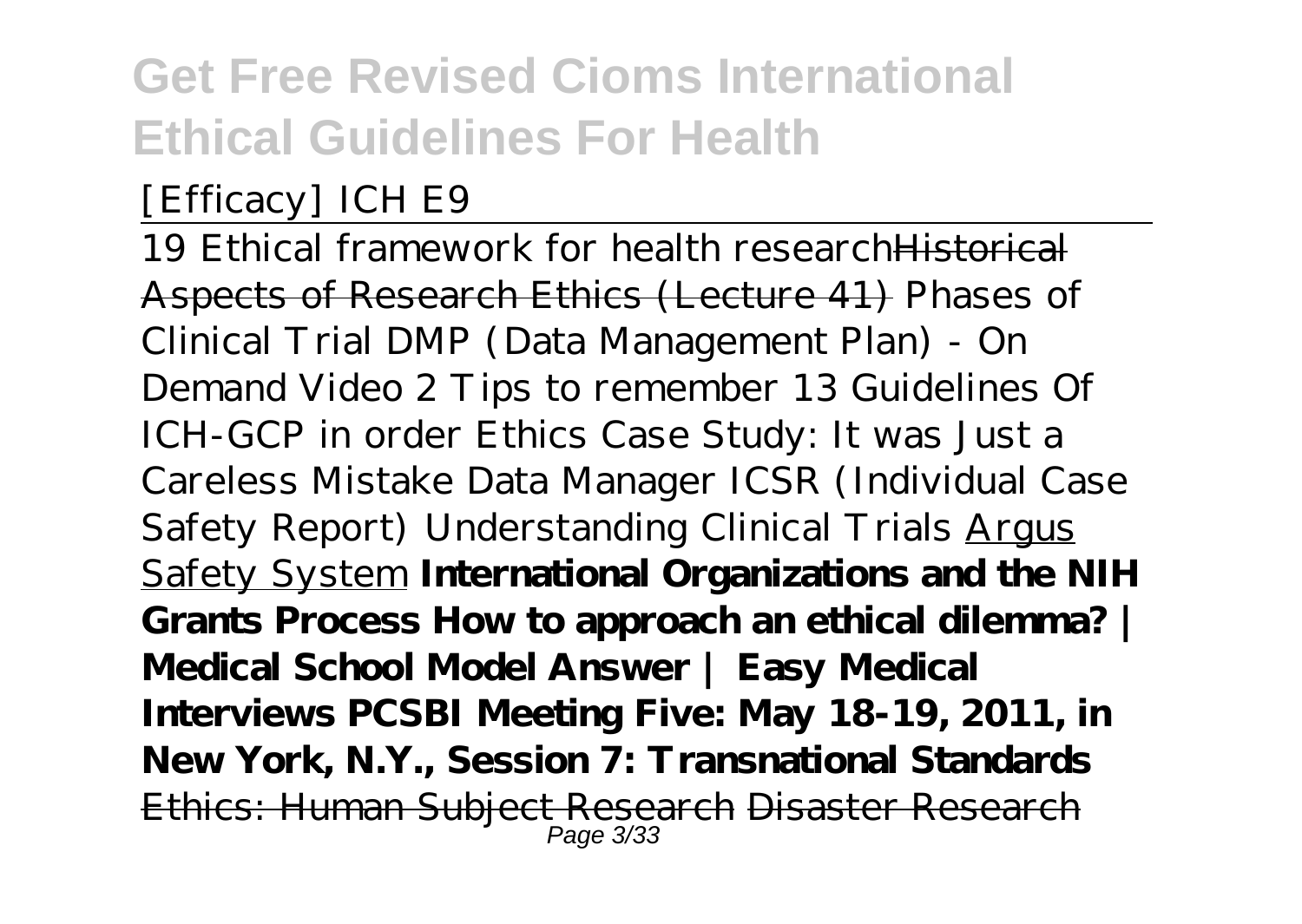Ethics: Developing Evidence Ethically - Dr. Dónal O' Mathú na Ethical Issues in Clinical Trials (Lecture-49) *19 Ethical framework for health research MedWatch Forms* **2014 09 22 - TO ETHICAL PRINCIPLES** IPPCR 2016: Ethical Principles in Clinical Research Revised Cioms International Ethical Guidelines

The fourth version of the CIOMS Guidelines (2016) During its annual meeting in 2009 the Executive Committee of CIOMS considered the desirability of a revision of the CIOMS Ethical Guidelines for Biomedical Research. Since 2002 several developments had taken place including: a heightened emphasis on the importance of translational research, a felt Page 4/33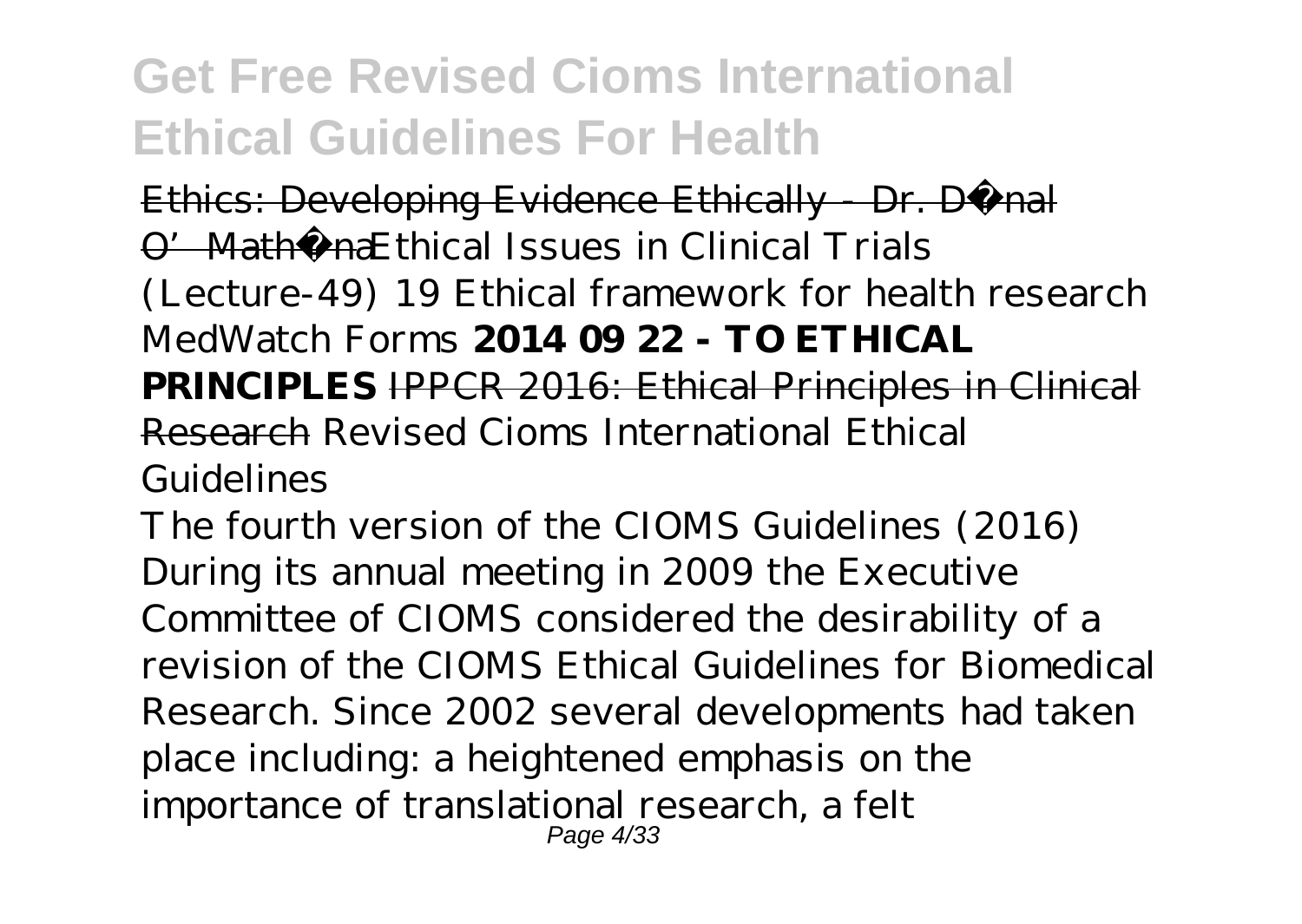International Ethical Guidelines for Health ... - CIOMS The Council for International Organizations of Medical Sciences (CIOMS) announces the publication of its revised/updated International Ethical Guidelines for Biomedical Research Involving Human Subjects. This 2002 text supersedes the 1993 Guidelines. It is the third in the series of biomedical-research ethical guidelines issued by CIOMS since 1982.

International Ethical Guidelines for Biomedical Research ...

2016 International ethical guidelines for health-related research involving humans. The Council for Page 5/33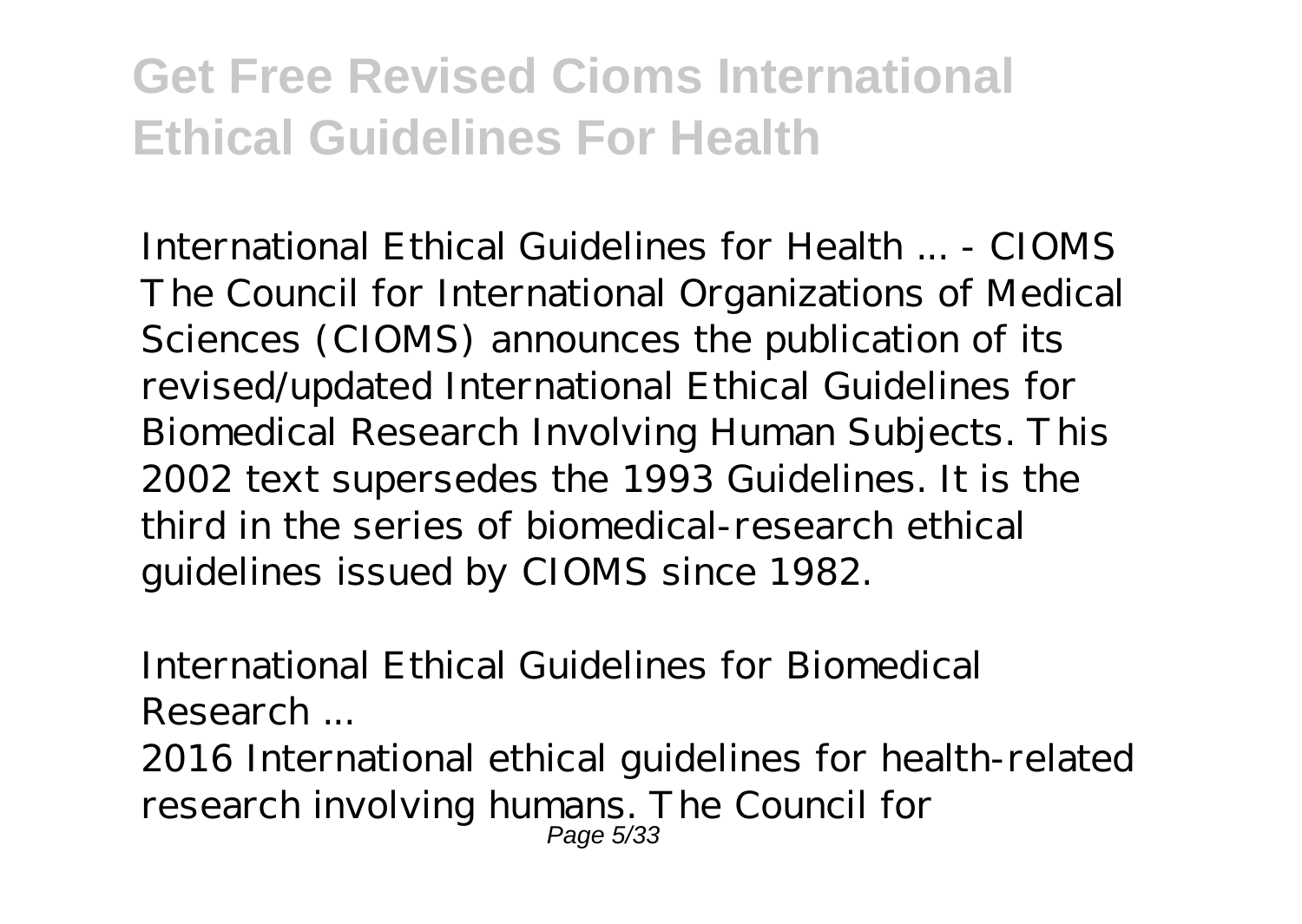International Organizations of Medical Sciences (CIOMS) announces the publication of International ethical guidelines for health-related research involving humans. Progress towards a world where all can enjoy optimal health and health care is crucially dependent on all kinds of research including research involving humans.

2016 International ethical guidelines for health ... - CIOMS

Revised version of the CIOMS Ethical Guidelines for Human Research. The Council for International Organizations of Medical Sciences (CIOMS) last week finalized the latest revision to its ethical guidelines for Page 6/33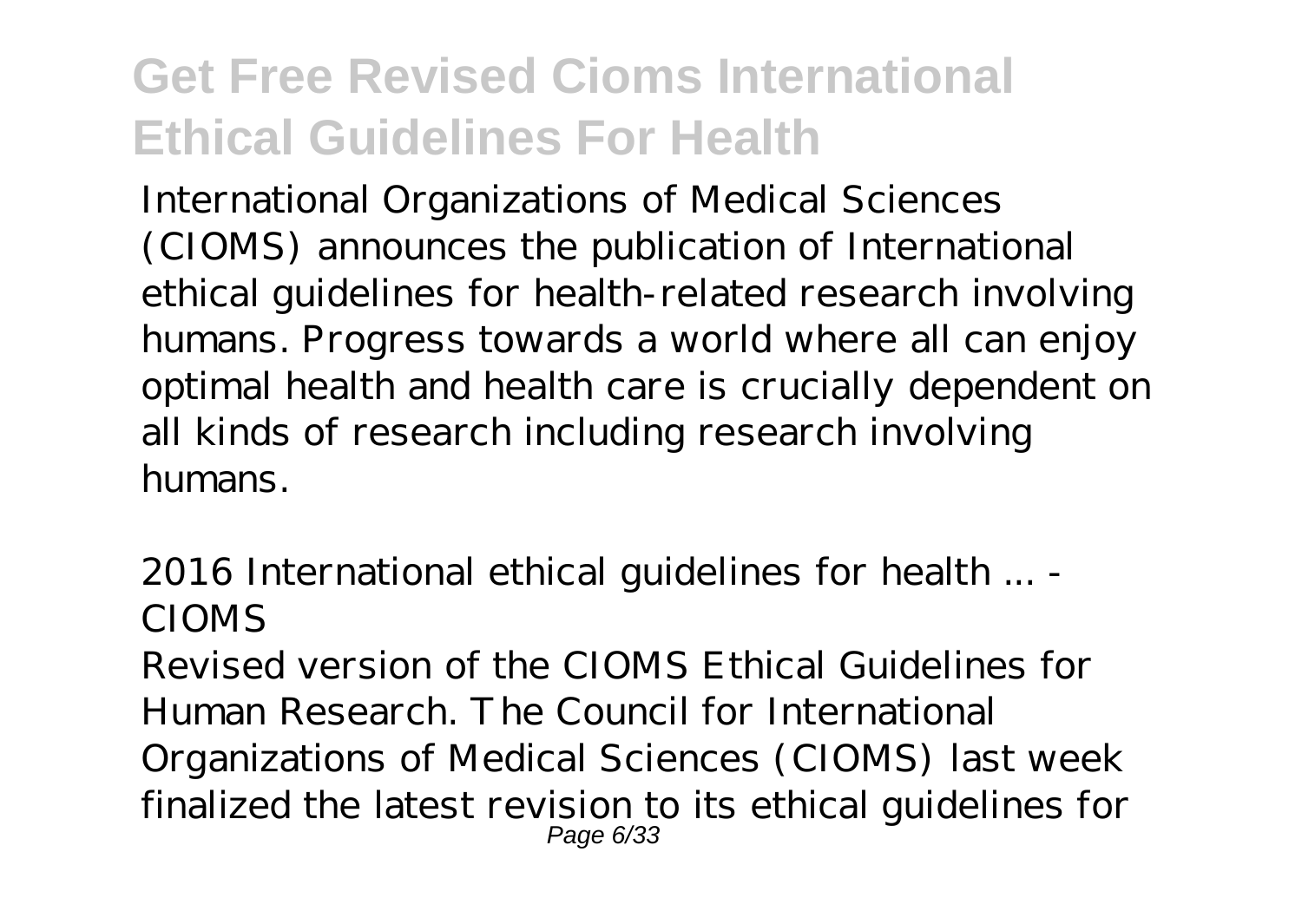health research involving human participants. According to CIOMS, the revision aims to address challenges and shortcomings with the previous revision from 2002, especially related to value and fairness of research involving human subjects.

Revised version of the CIOMS Ethical Guidelines for Human ...

International Ethical Guidelines for Epidemiological Studies. The mere formulation of ethical guidelines for epidemiological research involving human subjects will hardly resolve all the moral doubts that can arise in association with such research. Nonetheless, the present revised Guidelines are intended at least to Page 7/33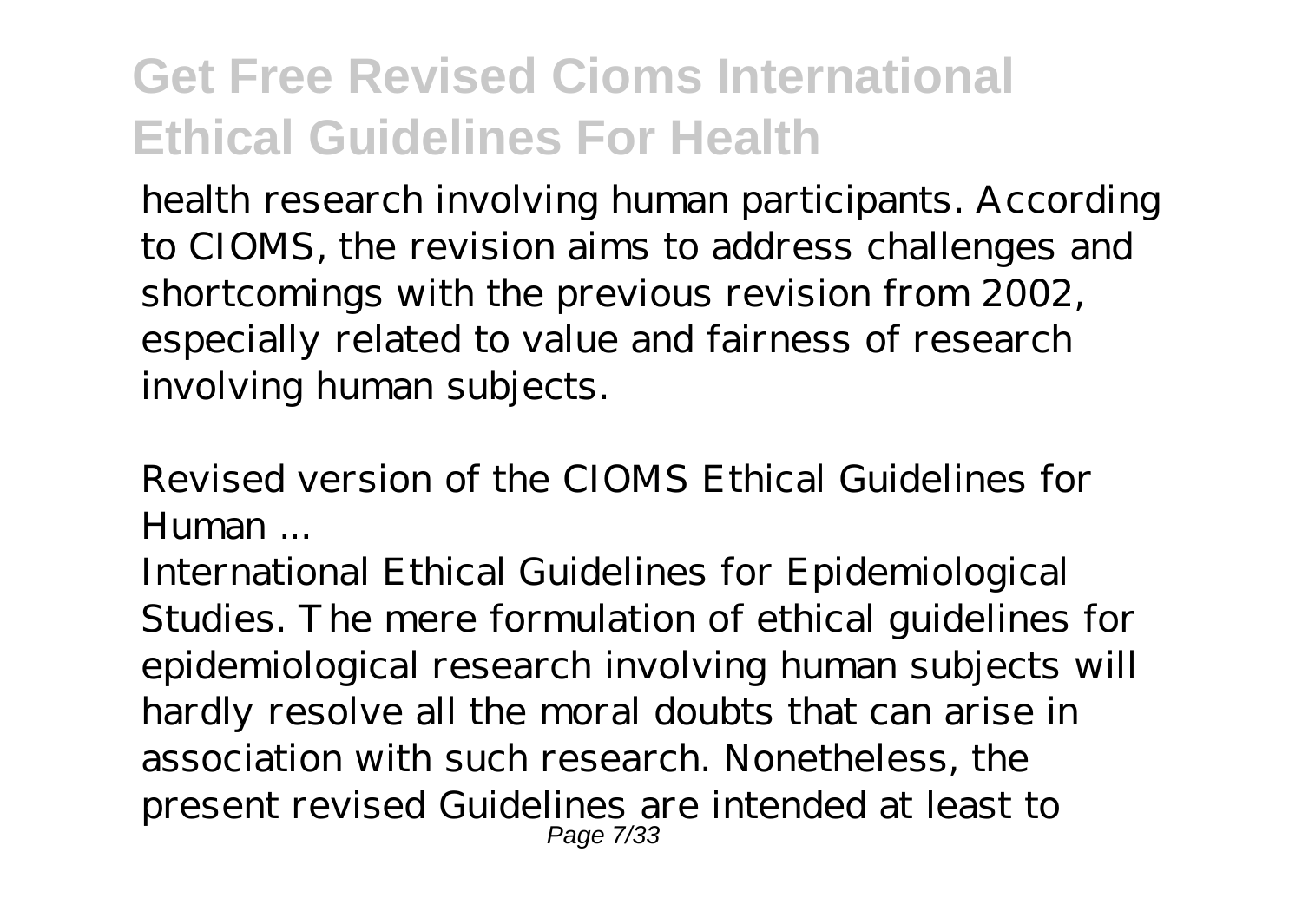draw the attention of investigators, sponsors and ethical review committees to the need to consider carefully the ethical implications of research protocols and the manner in ...

International Ethical Guidelines for ... - CIOMS Revisions reflect the need for a fundamental rethinking of several principles embodied in the previous guidelines, which were issued in 1982 by CIOMS largely as guidance on the application to developing countries of the Declaration of Helsinki.

Ethics and Research on Human Subjects. International

...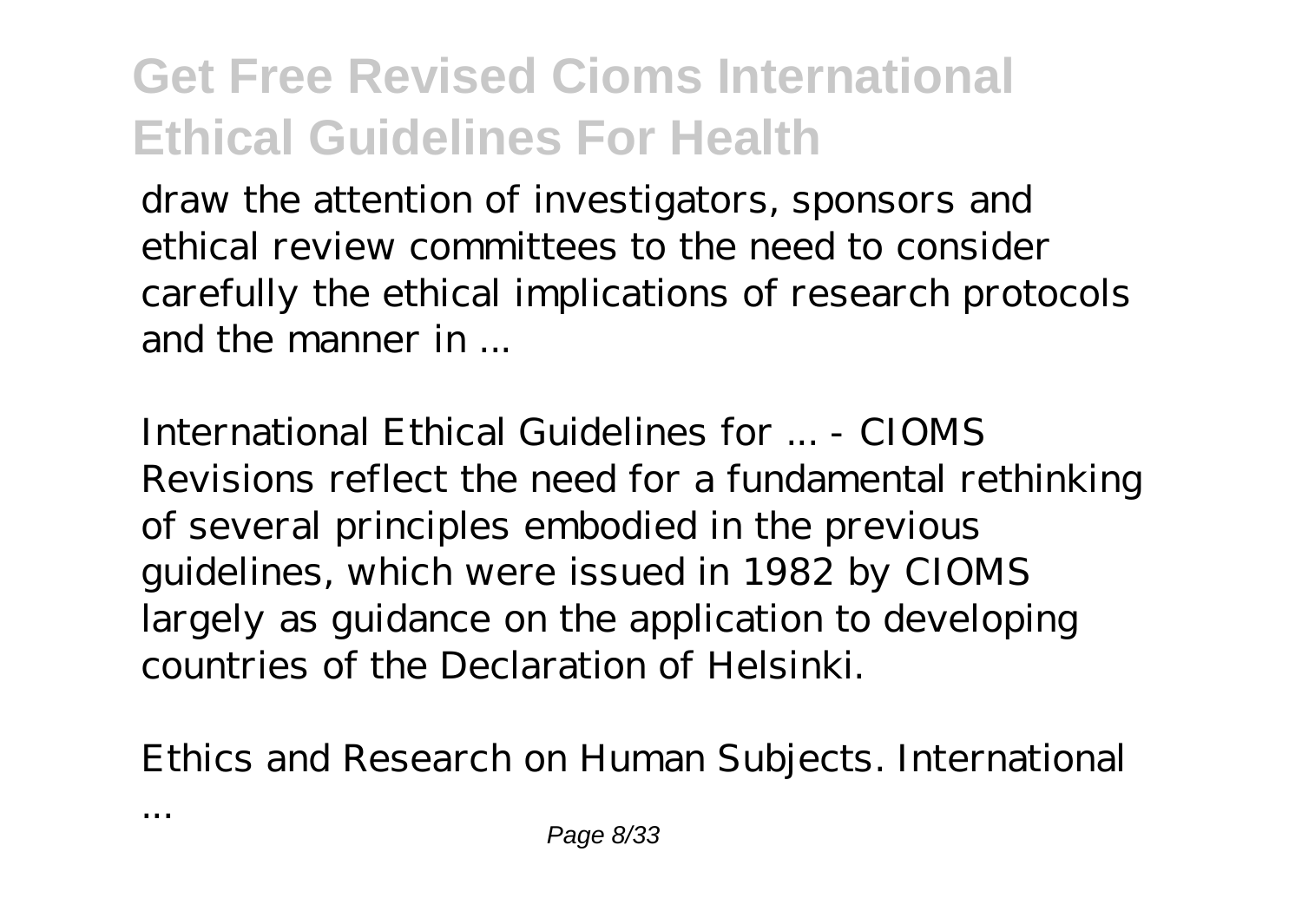international organizations of medical sciences cioms announces the publication of its revised updated international ethical guidelines for biomedical research involving human subjects this 2002 text ... the present text is the revised updated version of the cioms international ethical guidelines for biomedical research involving human subjects ...

International Ethical Guidelines For Biomedical Research ...

Oct 13, 2020 international ethical guidelines for biomedical research involving human subjects a cioms publication Posted By Andrew NeidermanPublic Library TEXT ID 11013da5c Online PDF Ebook Epub Library Page 9/33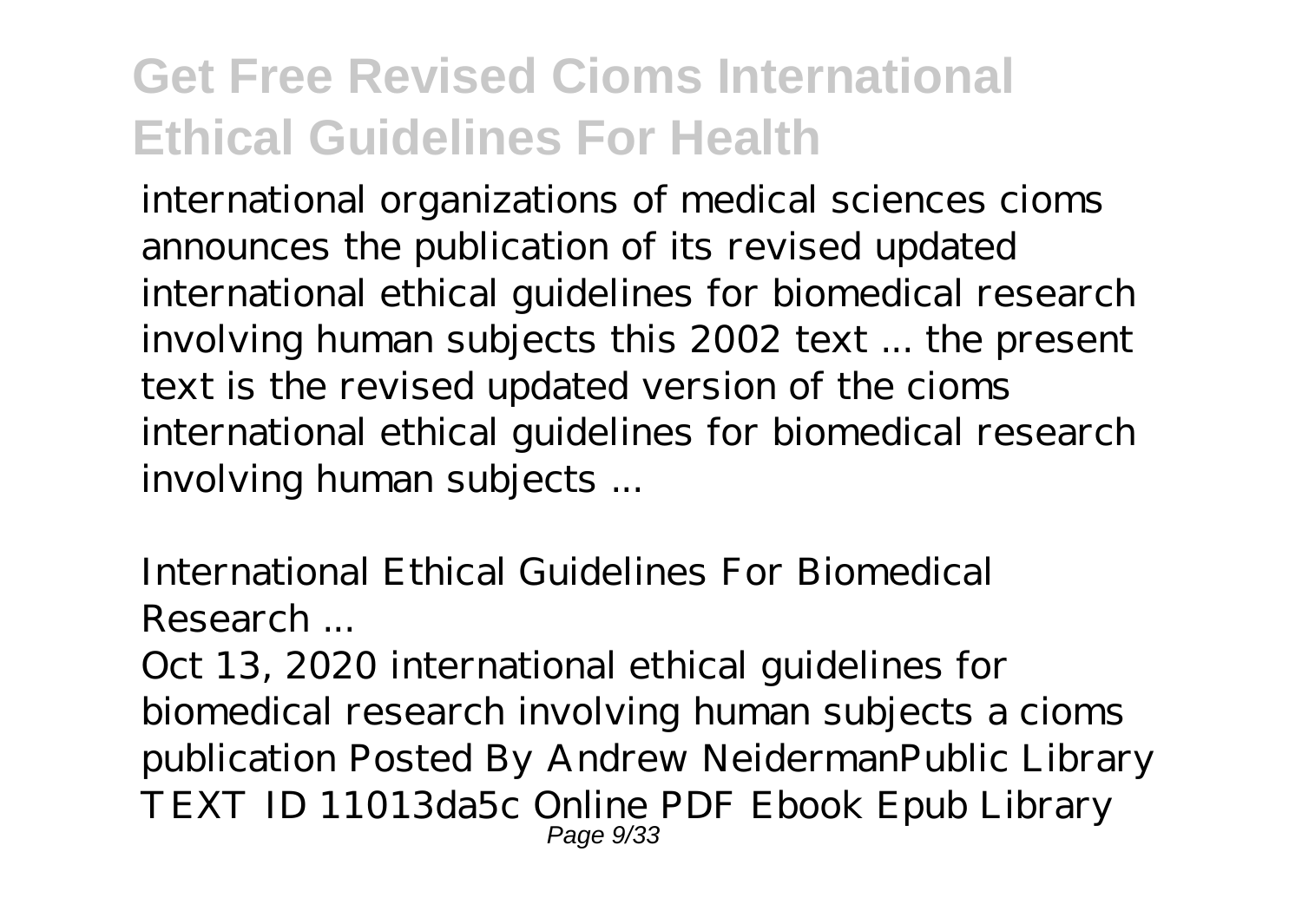#### **Get Free Revised Cioms International Ethical Guidelines For Health** INTERNATIONAL ETHICAL GUIDELINES FOR BIOMEDICAL RESEARCH INVOLVING

20 Best Book International Ethical Guidelines For ... Acces PDF International Ethical Guidelines On Epidemiological Studies A Cioms Publication ... revised Guidelines are intended at least to draw the attention of investigators, sponsors and ethical review committees to the need to consider carefully the ethical implications of research protocols and the manner in ... Helsinki a and the  $WHO/CIOMS$ 

International Ethical Guidelines On Epidemiological ... guidelines: in 1991, International Guidelines for Ethical Page 10/33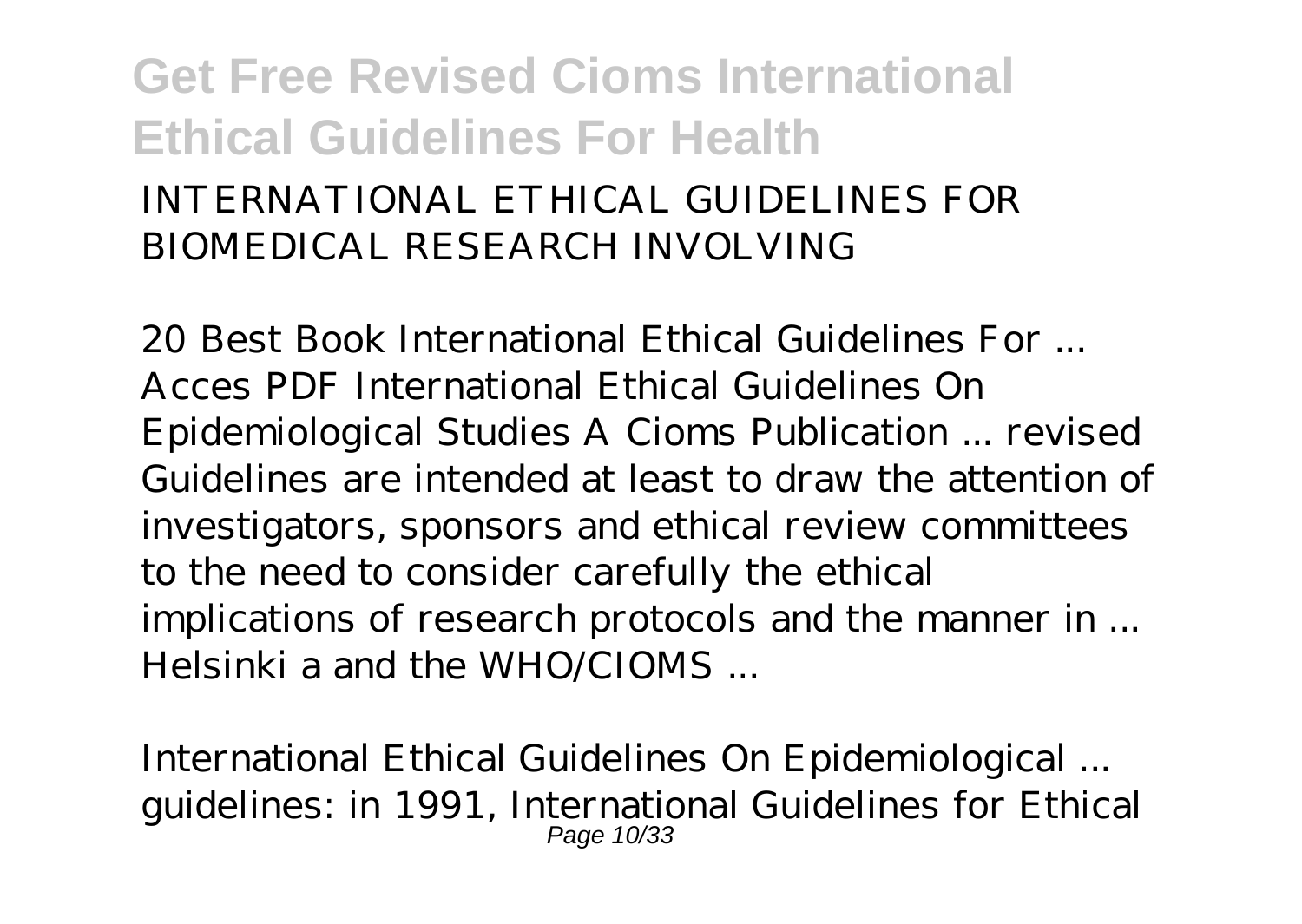Review of EpidemiologicalStudies;and,in1993,Internatio nalEthicalGuidelines for Biomedical Research Involving Human Subjects. After 1993, ethical issues arose for which the CIOMS Guidelines had no specific provision. They related mainly to controlled clinical

International Ethical Guidelines for Biomedical Research ...

international ethical guidelines on ... sciences cioms announces the publication of its revised updated international ethical guidelines for biomedical research involving human subjects this 2002 text supersedes the 1993 guidelines it is the third in the series of biomedical research ethical guidelines issued by cioms Page 11/33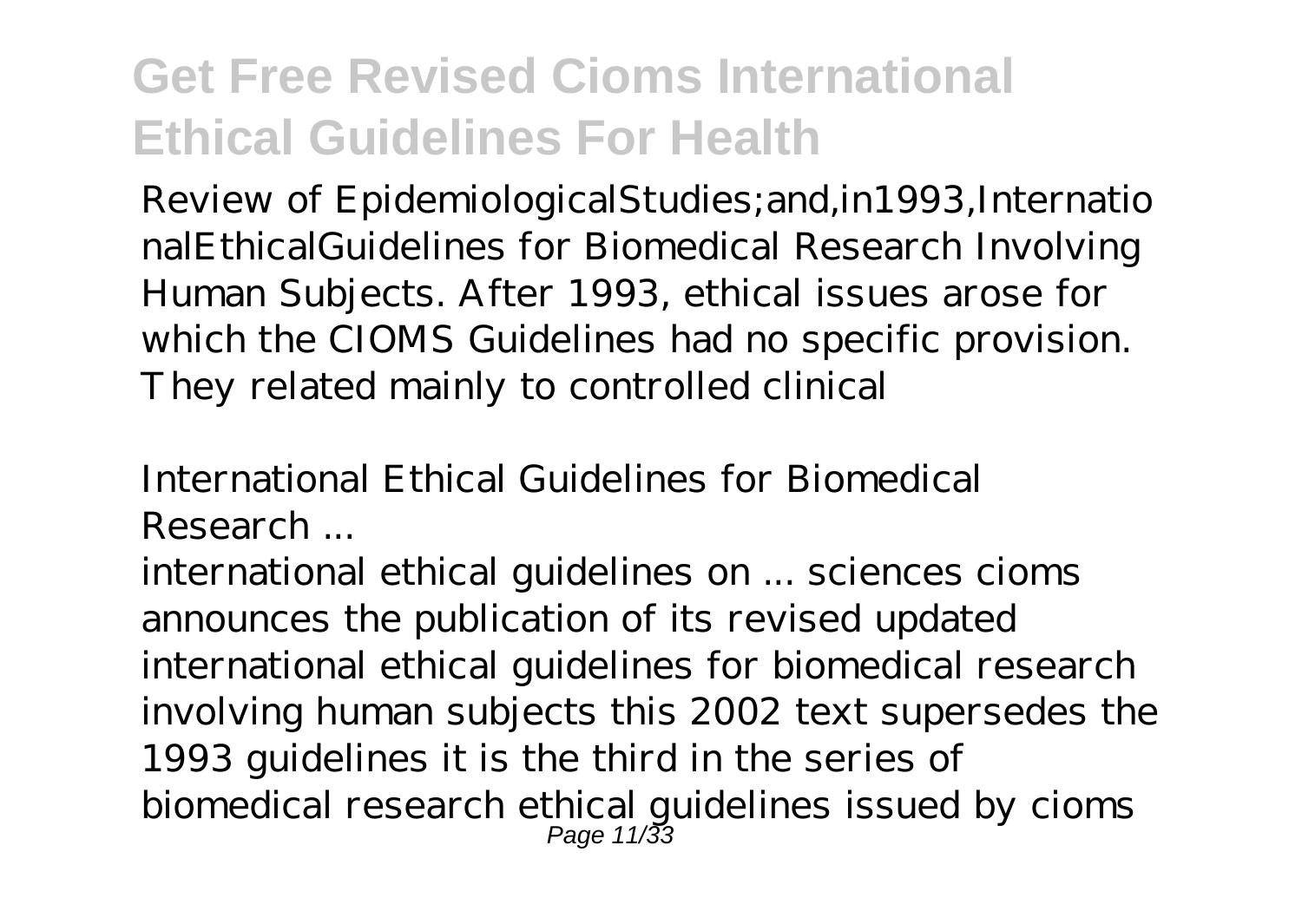since 1982 its core ...

International Ethical Guidelines On Epidemiological ... Abstract On December 6, 2016, the Council of International Organisations of Medical Sciences published a new version of its guidelines with the title "International Ethical Guidelines for Health-related Research Involving Humans." In this article we briefly describe the revision process and the structure and content of these guidelines.

Research ethics for a globalised world: the revised CIOMS ...

international ethical guidelines for biomedical ... large Page 12/33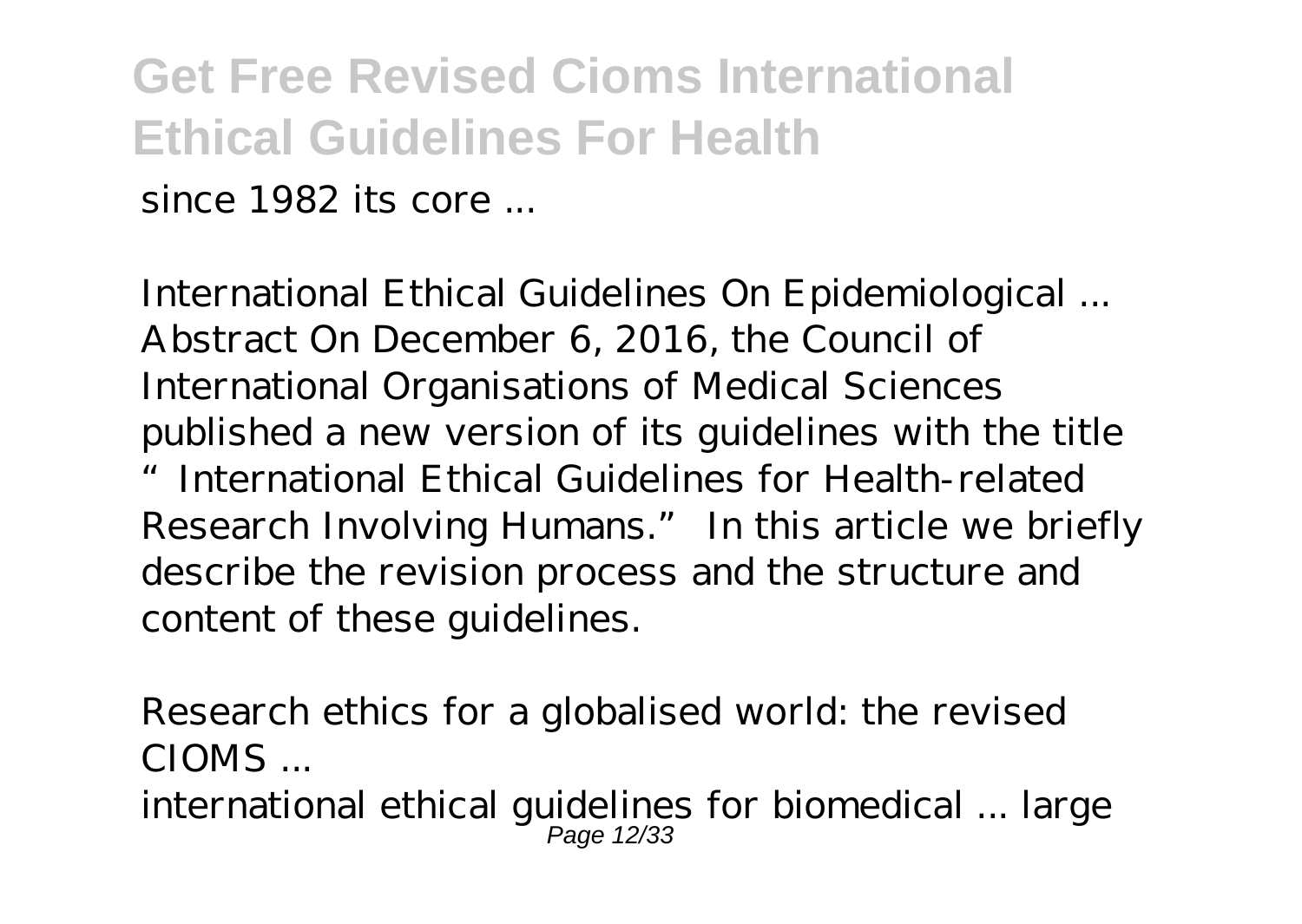scale trials of prevention and treatment for the disease these developments raised new ethical issues the cioms guidelines have been developed and revised with the problems of conducting medical research in less developed countries particularly in mind the proposed guidelines were first ...

International Ethical Guidelines For Biomedical Research ...

Oct 15, 2020 international ethical guidelines on epidemiological studies a cioms publication Posted By John CreaseyLibrary TEXT ID d79fac2d Online PDF Ebook Epub Library Guidelines And Ethical Considerations For Assessment Page 13/33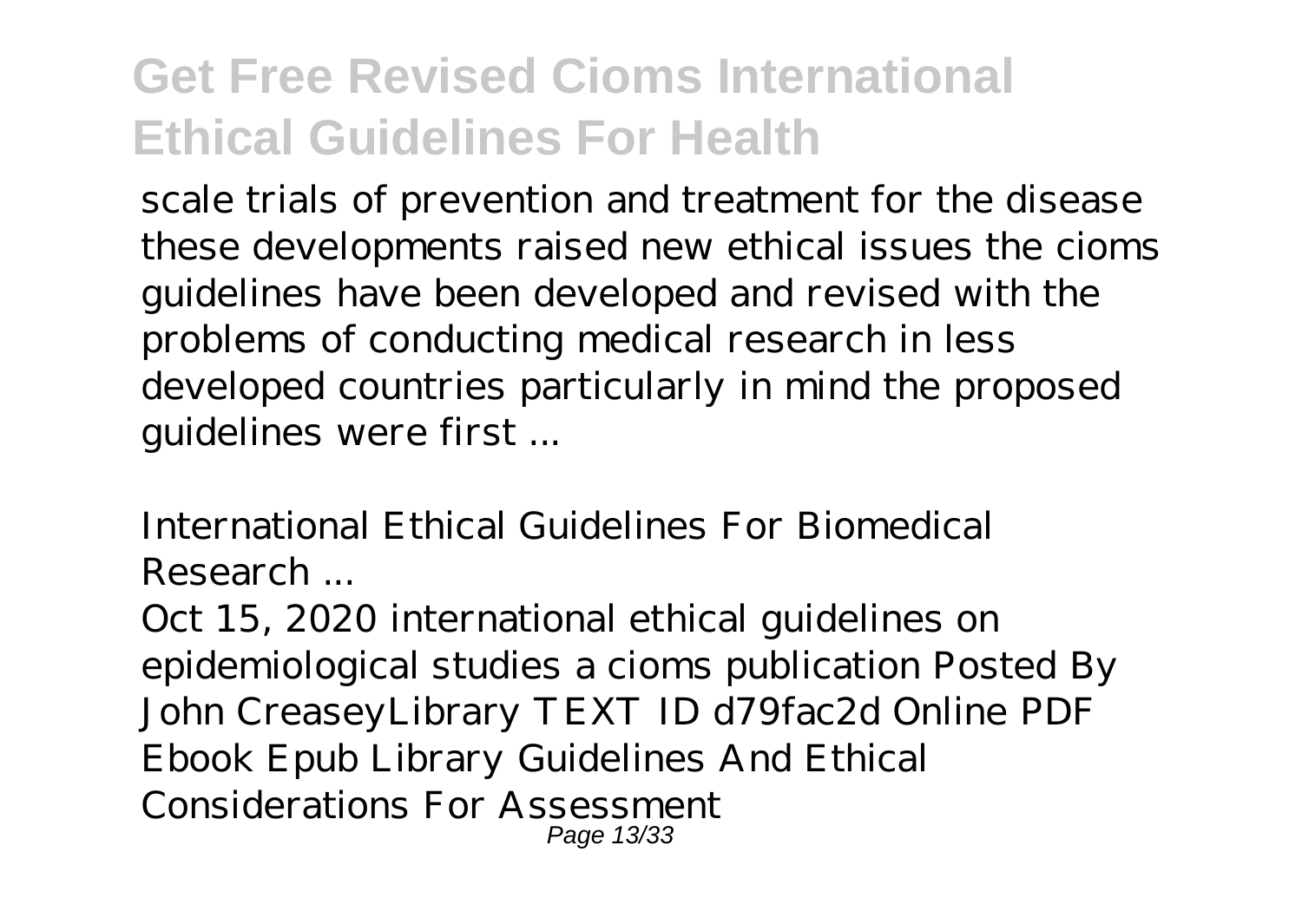international ethical guidelines on epidemiological ... publication of its revised/updated International Ethical Guidelines for Biomedical Research Involving Human Subjects. This 2002 text supersedes the 1993 Guidelines. It is the third in the series of biomedicalresearch ethical guidelines issued by CIOMS since 1982. Its core consists of 21 guidelines with commentaries. A prefatory

Council for International Organizations of Medical ... CIOMS recently released a new version of its International Ethical Guidelines for Health-Related Research Involving Humans. 1 These guidelines were Page 14/33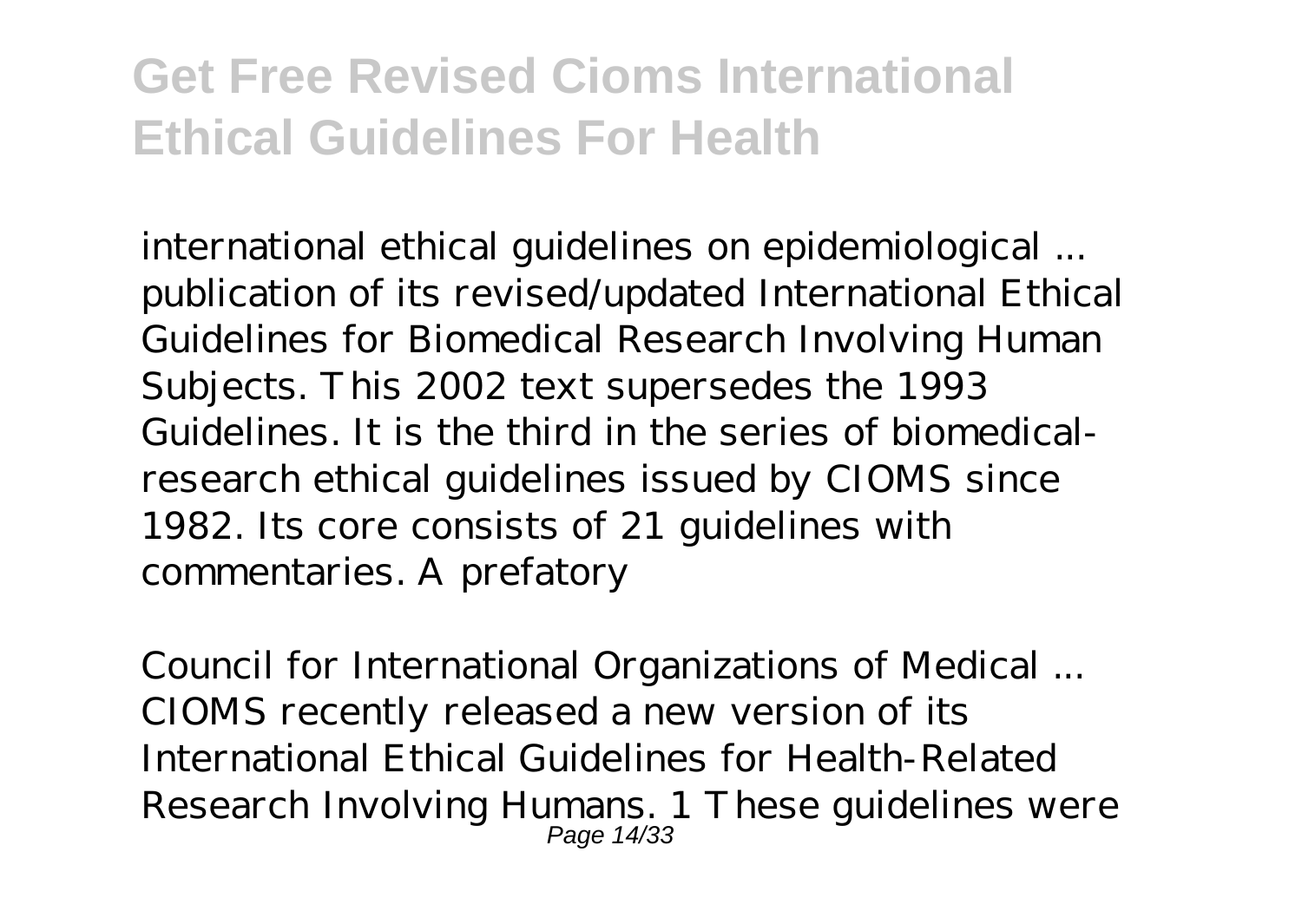developed in collaboration with WHO and based on authoritative ethical guidance documents, such as the World Medical Association's Declaration of Helsinki 2 and UNESCO's Universal Declaration on Bioethics and Human Rights. 3 The aim of the ...

Revised CIOMS International Ethical Guidelines for Health ...

biomedical research ethics updating international guidelines a cioms publication Oct 09, 2020 Posted By Beatrix Potter Media Publishing TEXT ID 88021aa3 Online PDF Ebook Epub Library its work on ethics in biomedical computer biomedical research ethics updating international guidelines a cioms publication is Page 15/33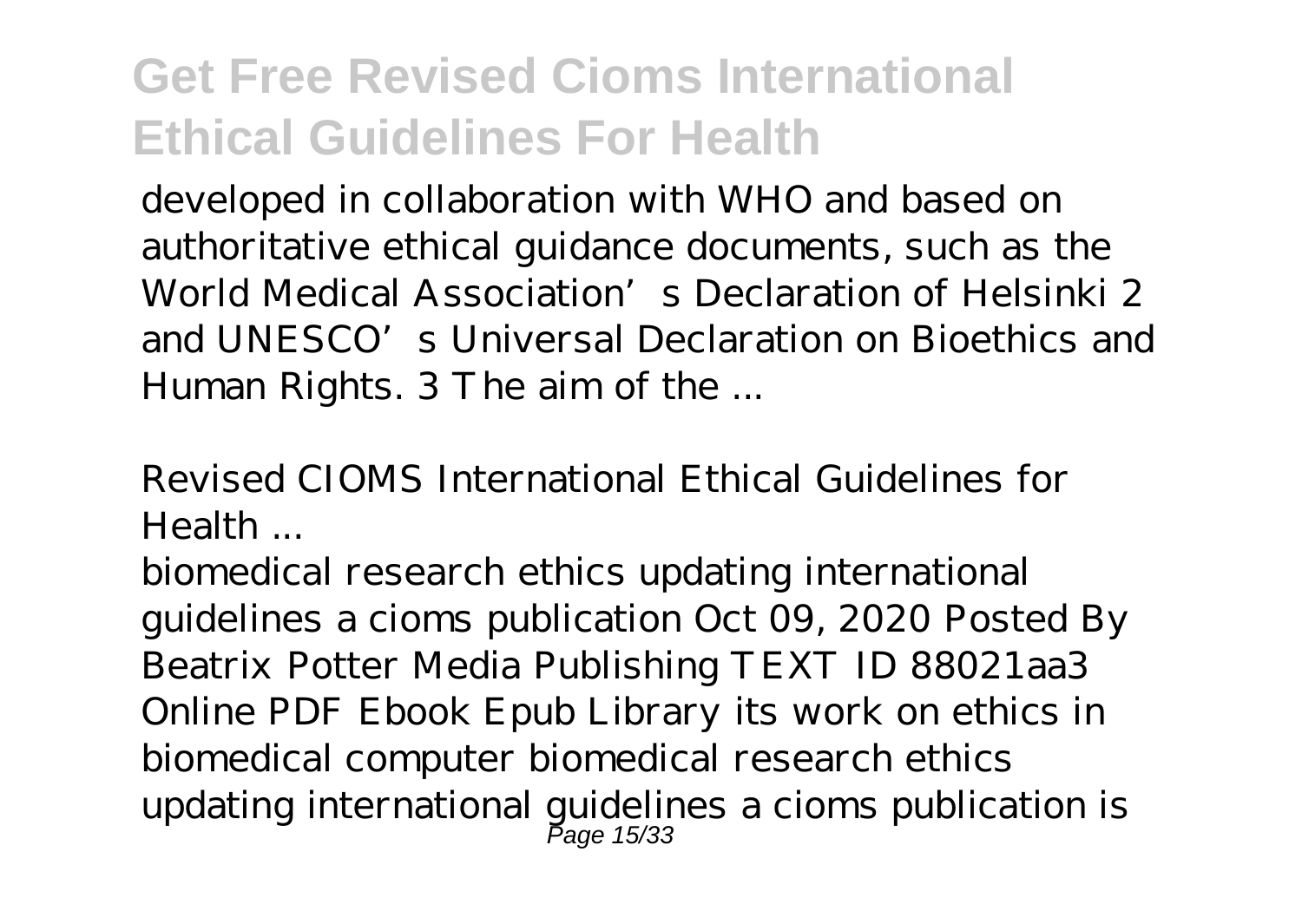open in our digital library an online entrance

Biomedical Research Ethics Updating International ... ethics and research on human subjects international guidelines proceedings of the xxvith cioms conference cioms round table conference Oct 13, 2020 Posted By Rex Stout Media TEXT ID b134d8e21 Online PDF Ebook Epub Library tun testen wir eine vielzahl an kriterien der testsieger konnte beim cioms vi test sich gegen alle anderen international ethical guidelines for biomedical research involving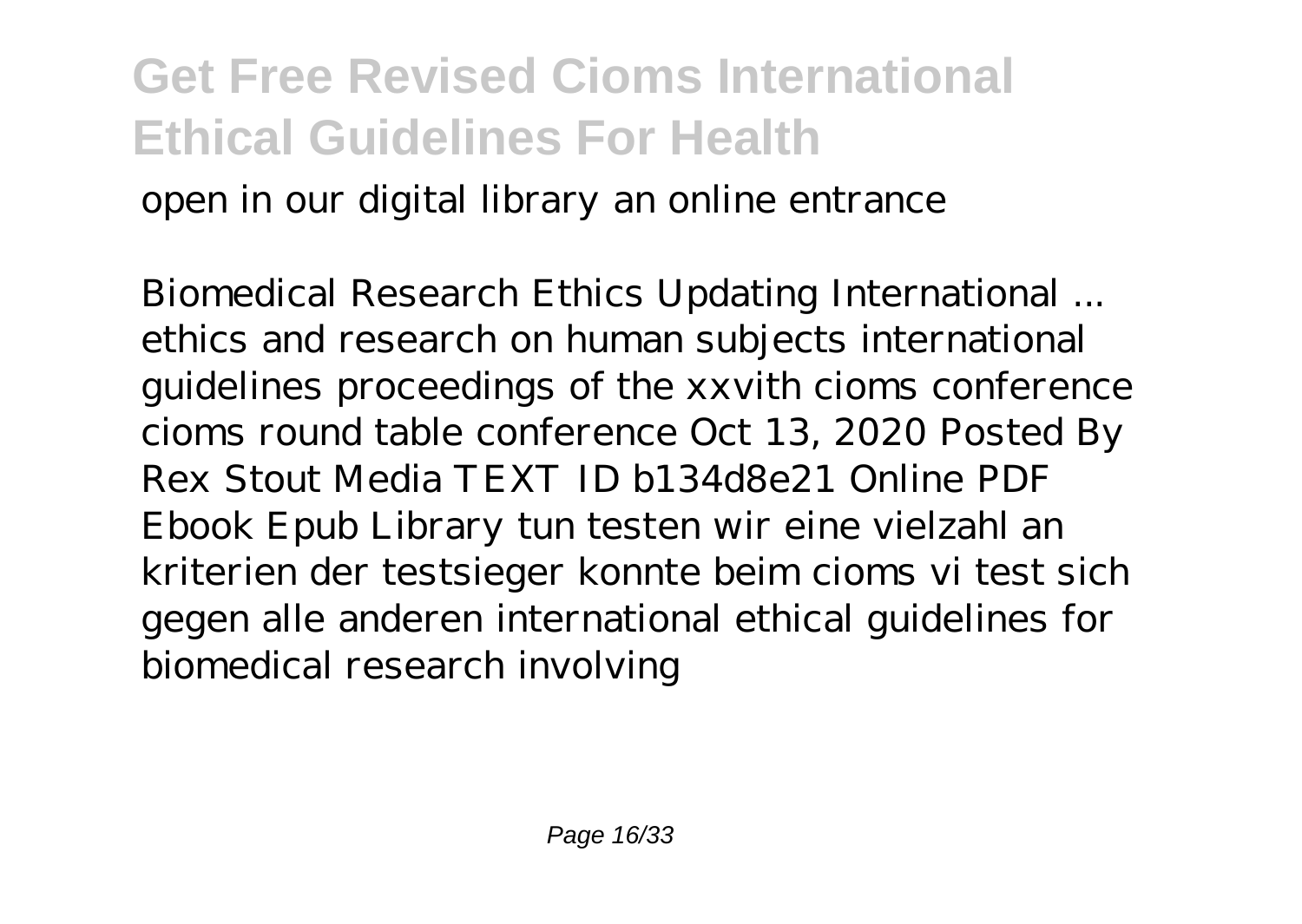CIOMS, in association with the World Health Organization, started its work on ethics in healthrelated research in the late 1970s. Accordingly, CIOMS set out, in cooperation with WHO, to prepare guidelines to indicate how the ethical principles set forth in the Declaration of Helsinki of the World Medical Association, could be effectively applied, particularly in low-resource settings, given their socio-economic circumstances, laws and regulations, and executive and administrative arrangements. Since then revised editions of the CIOMS ethical guidelines were published in 1993 and 2002. New developments in research have prompted CIOMS to again revise their ethical guidelines. The result is now available in this new Page 17/33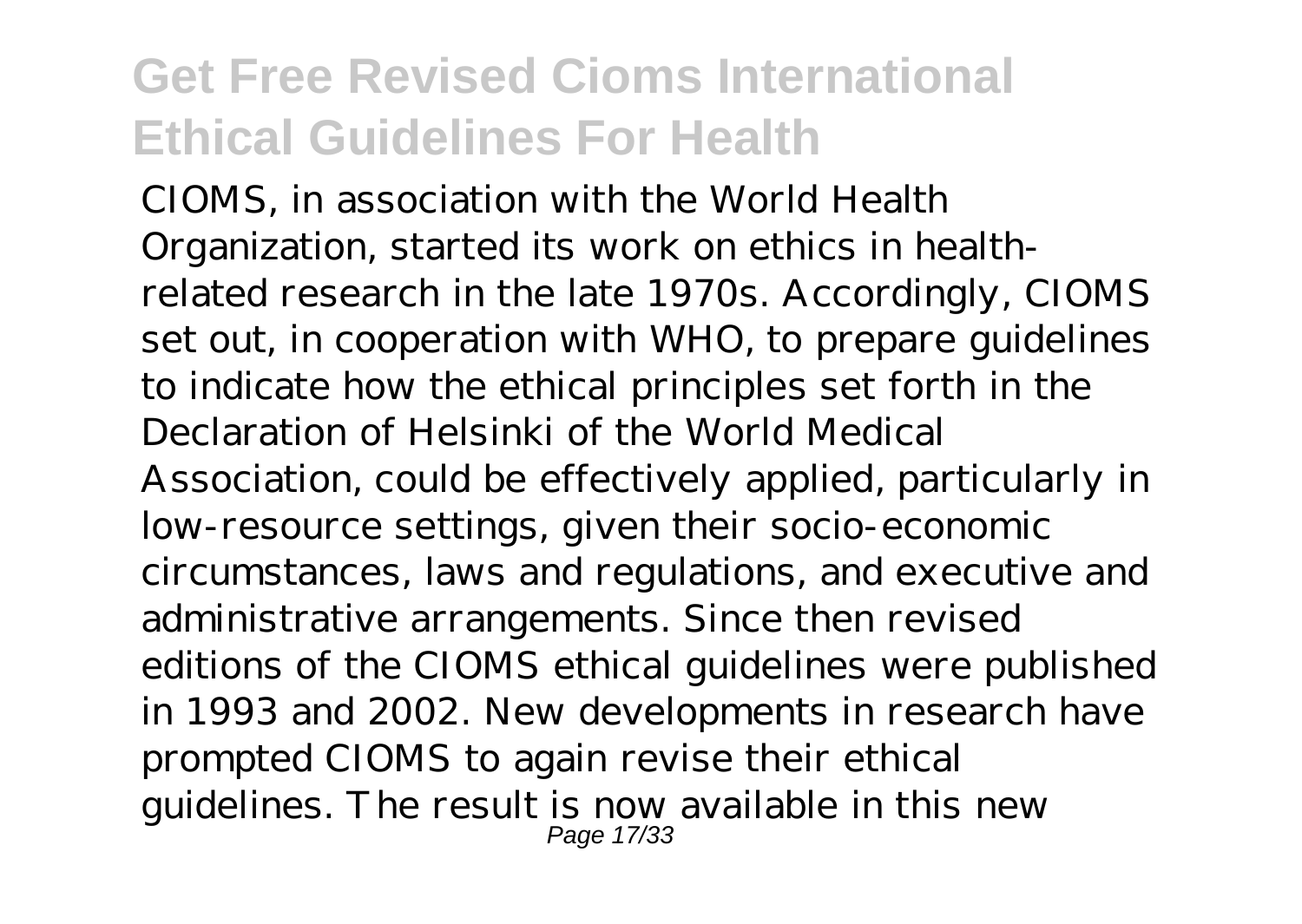publication. In the new 2016 version of the ethical guidelines, CIOMS provides answers to a number of pressing issues in research ethics. The Council does so by stressing the need for research having scientific and social value, by providing special guidelines for healthrelated research in low-resource settings, by detailing the provisions for involving vulnerable groups in research and for describing under what conditions biological samples and health-related data can be used for research. Progress towards a world where all can enjoy optimal health and health care is crucially dependent on all kinds of research including research involving humans. Involving humans in medical research is necessary to improve the knowledge base on which Page 18/33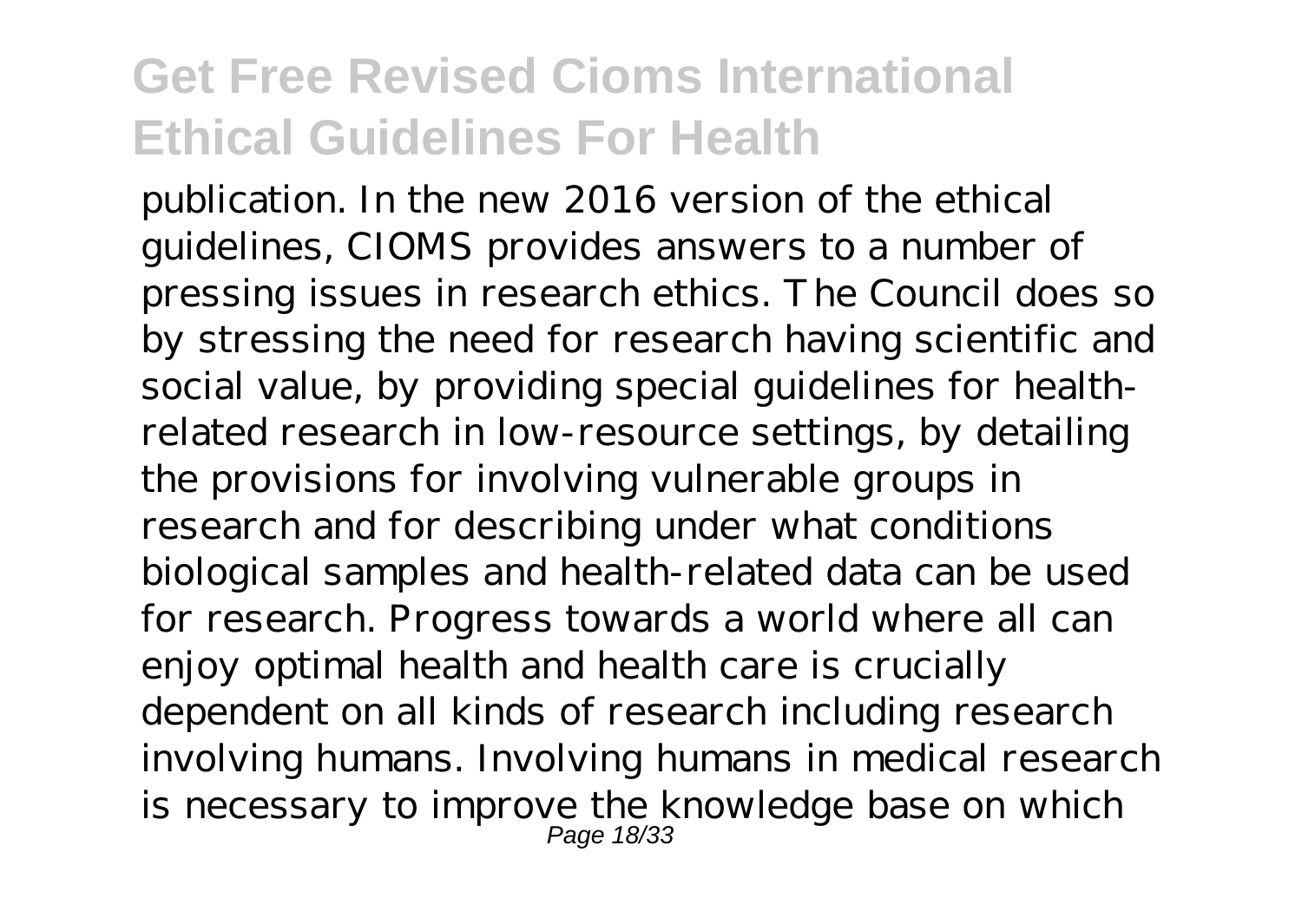medicine should be based. At the same time, individuals participating in health-related research have individual human rights and have a right to be protected against the risks that research may bring to them. The tension between these two considerations has led the medical community to endorse ethical guidelines for healthrelated research. Research Ethics Committees can use these guidelines to evaluate whether a given research protocol is ethically acceptable or not.

Supersedes the 1993 revision (ISBN 9290360569).

Records the papers and commentaries, with an edited discussion, presented at an international consultation Page 19/33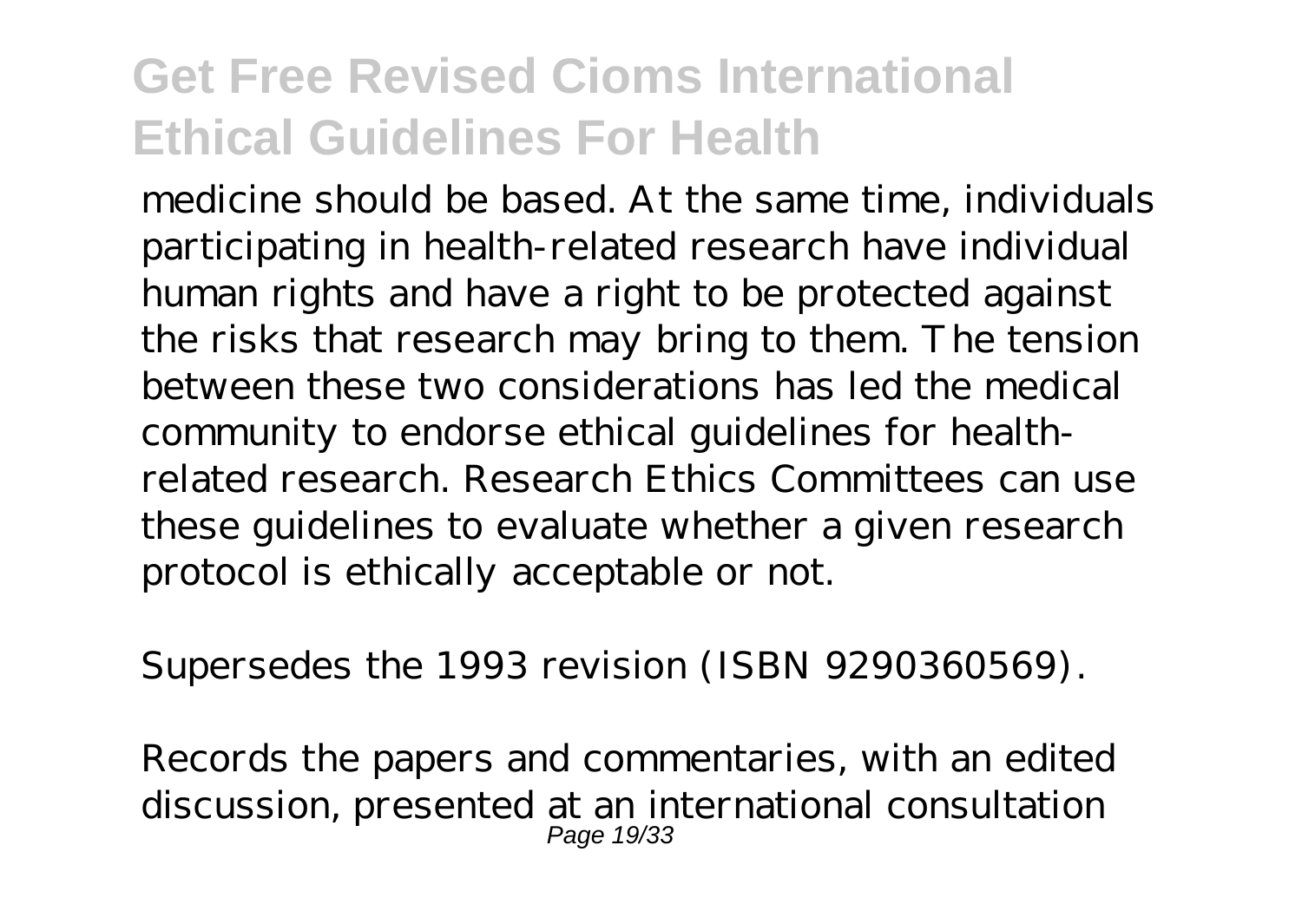convened by the Council for International Organizations of Medical Sciences (CIOMS) to guide revision of the CIOMS International Ethical Guidelines for Biomedical Research Involving Human Subjects. The Guidelines, first issued in 1982 and then revised in 1993, are being updated and expanded to address a number of new and especially challenging ethical issues. These include issues raised by international collaborative trials of drugs in developing countries, especially expensive drugs, and the use of placebo controls in randomized clinical trials. Others arise from the complexity of research in human genetics, including stem-cell research, and in reproductive biology. Throughout, particular attention is given to the difficult questions Page 20/33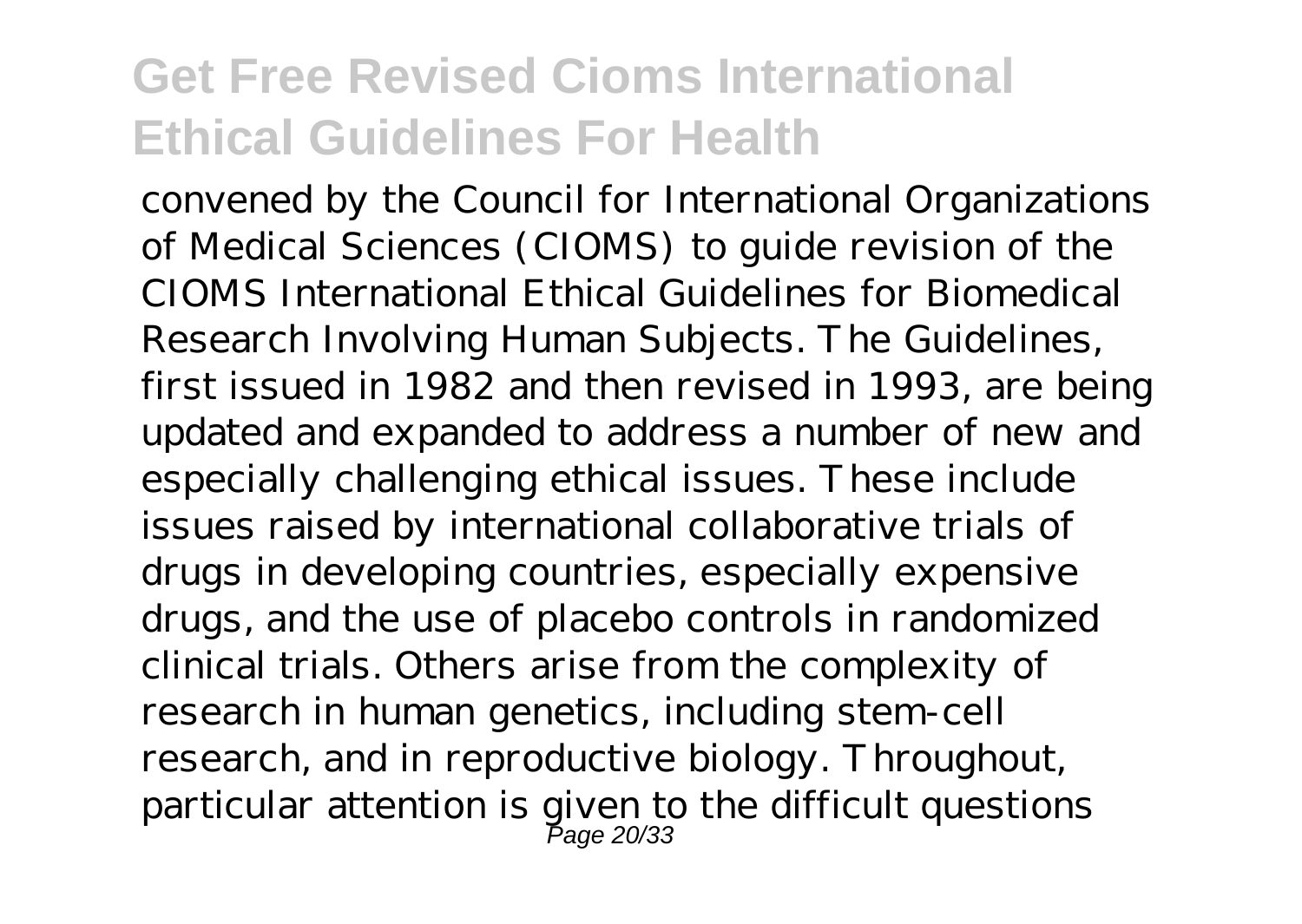that arose during the heated debate over trials in developing countries, of short-duration zidovudine (AZT) therapy to reduce perinatal transmission of HIV. The International Ethical Guidelines for Biomedical Research Involving Human Subjects set out a code of research ethics that is widely used by ethical review committees and other bodies responsible for reviewing and overseeing the ethical design of studies and conduct of research. The revision of the Guidelines is being coordinated by CIOMS, in collaboration with WHO. The consultation centered on seven specially commissioned papers, authored by international experts that explore some of the more difficult issues in depth. Each is followed by an invited commentary, Page 21/33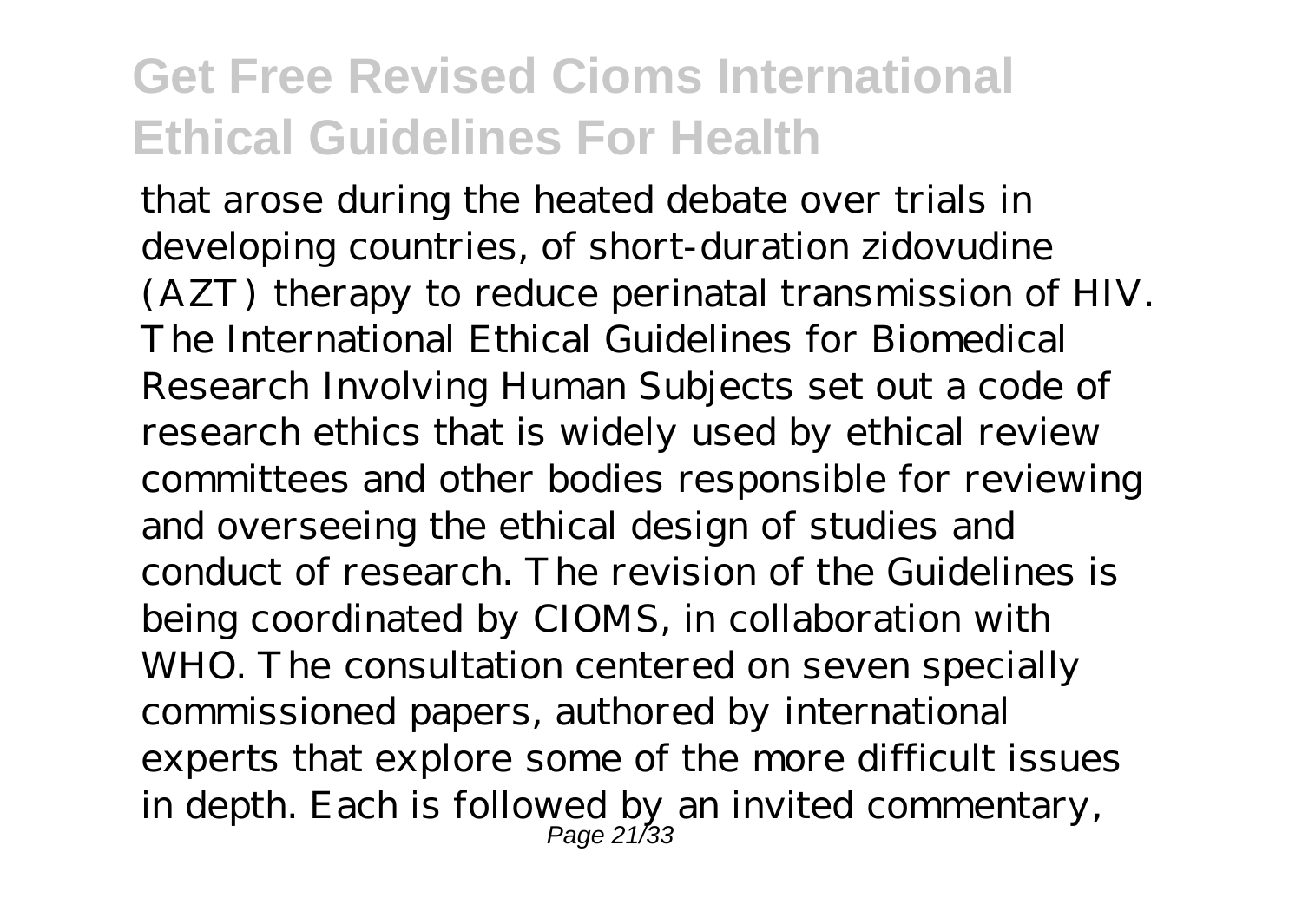often expressing opposing views, and a summary of the issues or conclusions that emerged during the subsequent debate. The first paper, on justice in international research, deals with the question of whether proposals for research to be conducted in a developing country should make provision for future access of the population involved to the interventions under investigation. Also considered are questions that arise when research uses populations in developing countries to investigate interventions that will be of exclusive benefit to the industrialized world. Case studies of recent drug trials and their research protocols are discussed to illustrate circumstances in which use of populations in developing countries is Page 22/33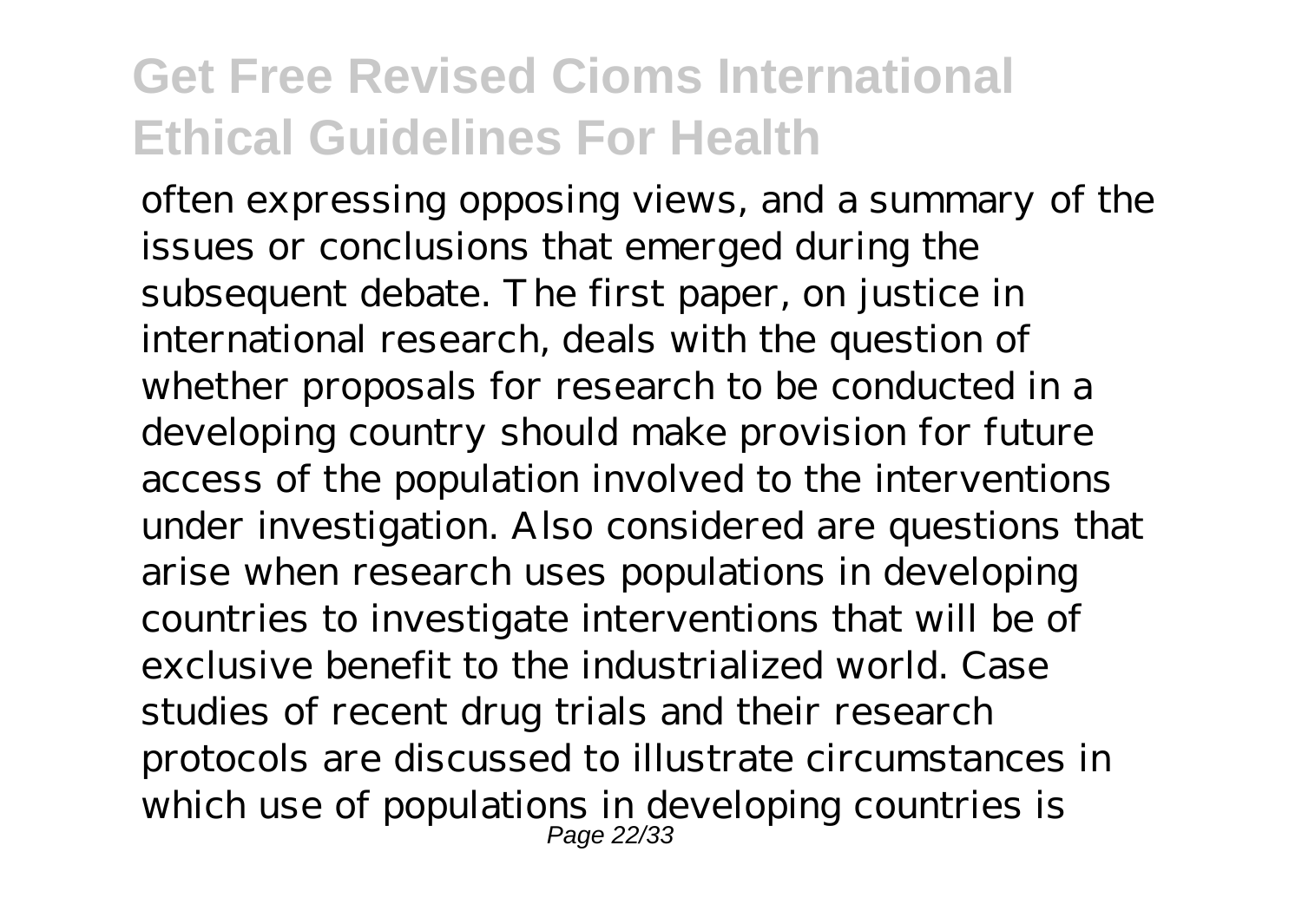justified or constitutes exploitation. Ethical challenges of the randomized controlled trial are considered in the second paper, which includes a discussion on the equitable distribution of benefits and risks, the use of placebo for controls, and the obligation to ensure that the participation of controls does not compromise their medical care or endanger their health. A paper on informed consent in international health research considers how cultural factors influence communication and language in the informed-consent process and respect for privacy and confidentiality in the research. Subsequent papers address issues in genetics research and reproductive biology, including the moral status of fetuses and the use of embryos in research, and Page 23/33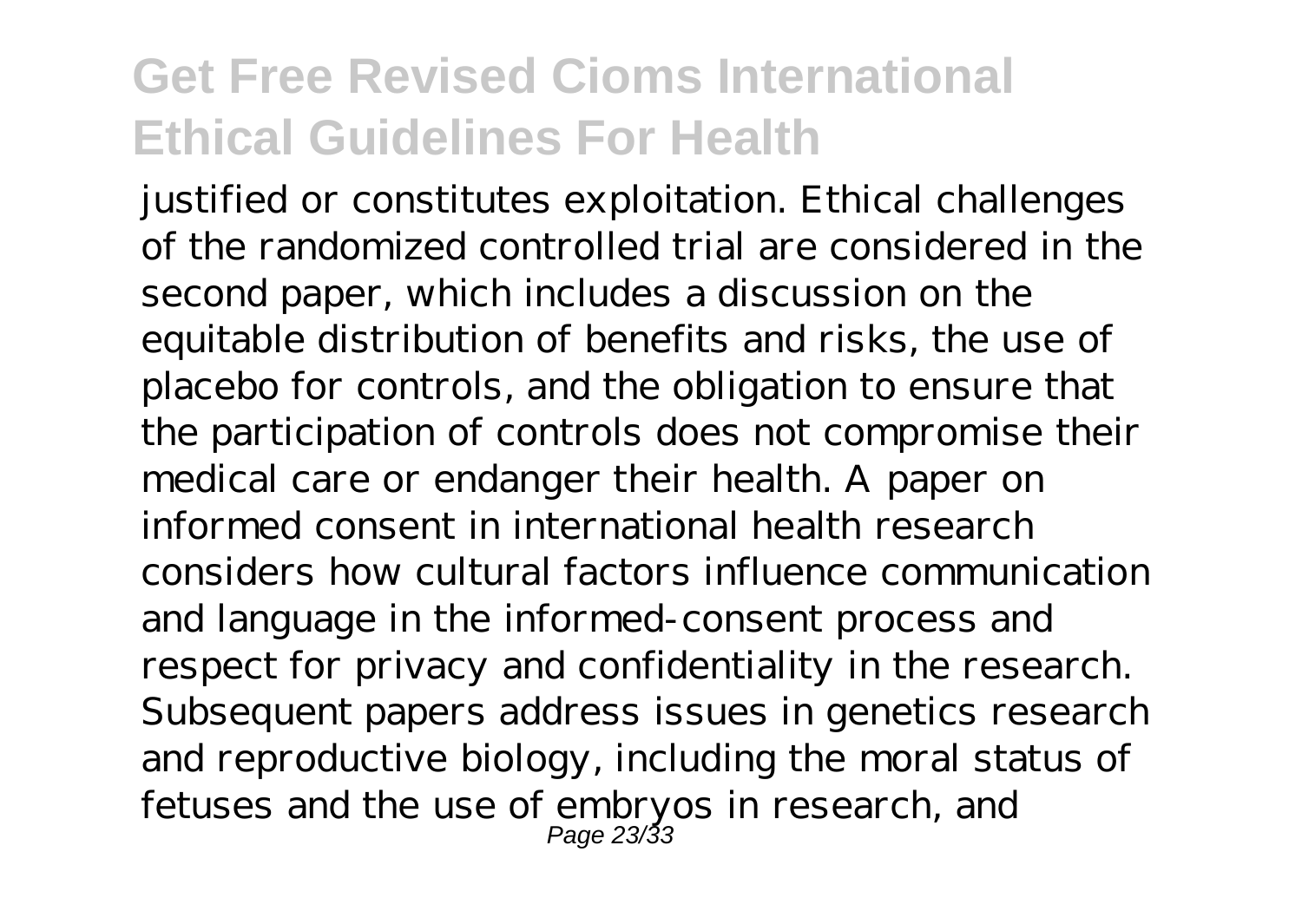examine the contribution which international human rights instruments can make in the application of the general principles of ethics to research involving human subjects. The final paper gives an overview of capacity building and the role of communities in international biomedical research.

This Dictionary presents a broad range of topics relevant in present-day global bioethics. With more than 500 entries, this dictionary covers organizations working in the field of global bioethics, international documents concerning bioethics, personalities that have played a role in the development of global bioethics, as well as specific topics in the field.The book is not only Page 24/33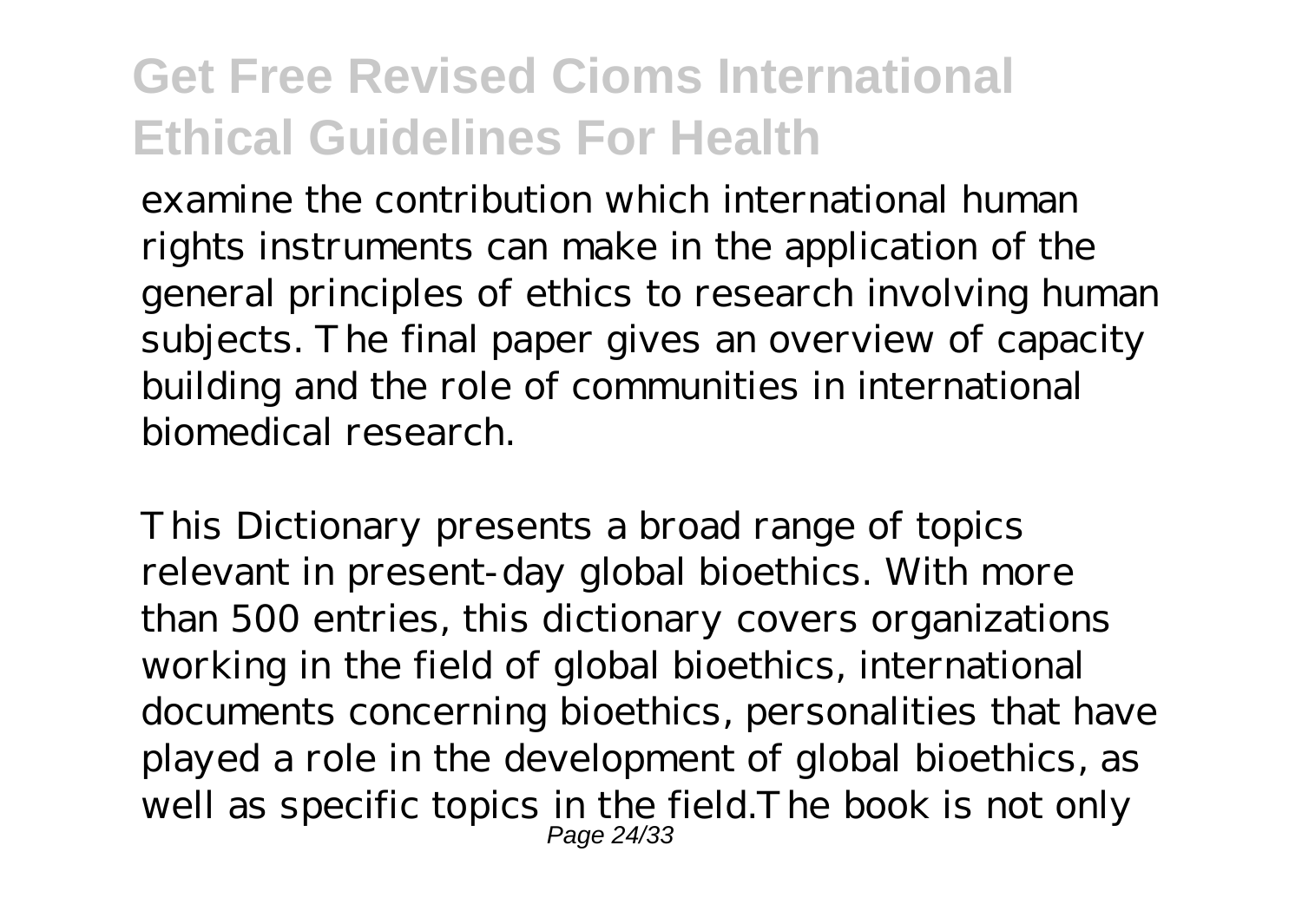useful for students and professionals in global health activities, but can also serve as a basic tool that explains relevant ethical notions and terms. The dictionary furthers the ideals of cosmopolitanism: solidarity, equality, respect for difference and concern with what human beings- and specifically patients have in common, regardless of their backgrounds, hometowns, religions, gender, etc. Global problems such as pandemic diseases, disasters, lack of care and medication, homelessness and displacement call for global responses.This book demonstrates that a moral vision of global health is necessary and it helps to quickly understand the basic ideas of global bioethics.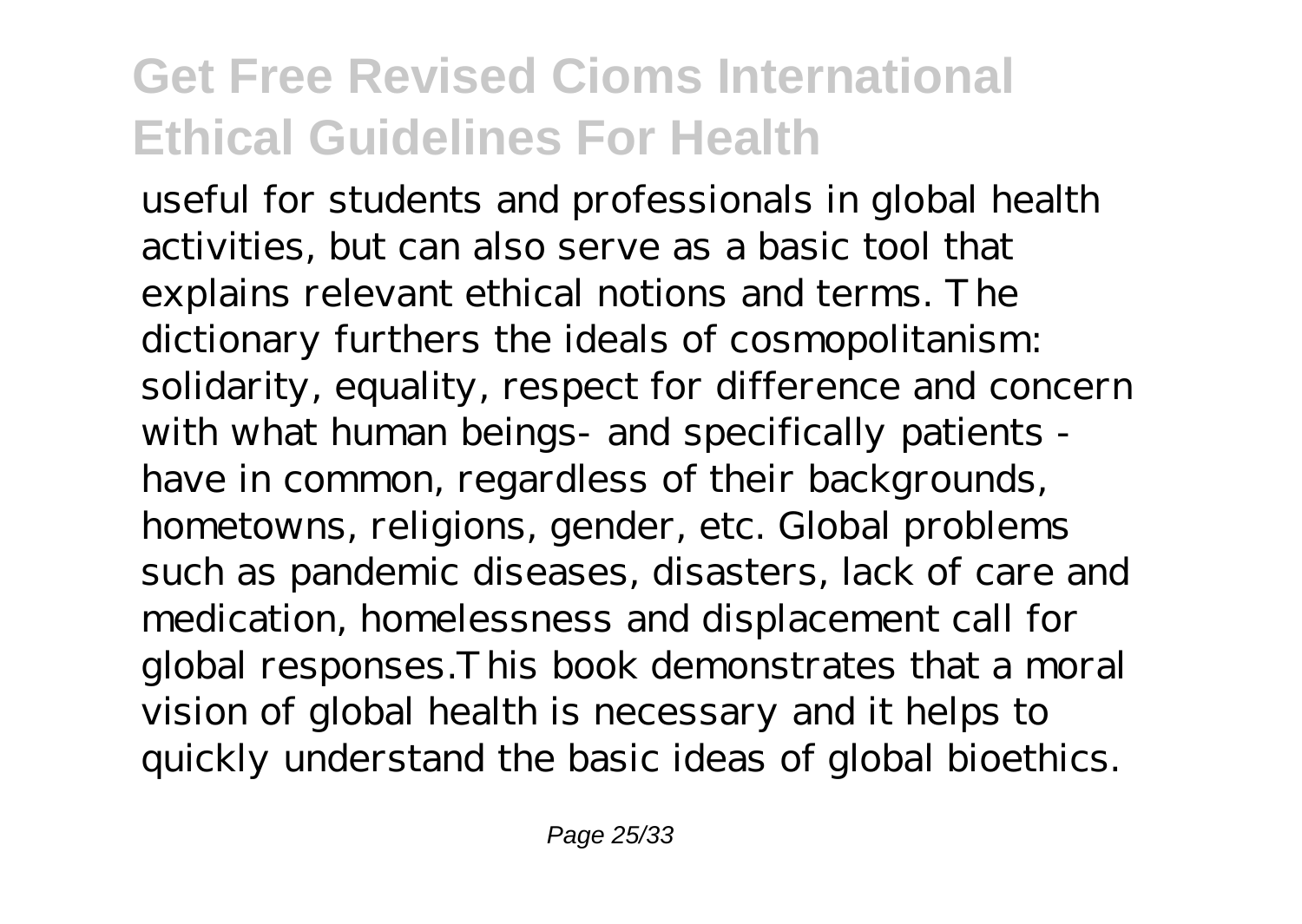Examining the theoretical and empirical status of applied ethics, this volume demonstrates how a pluralistic and democratic society can deal with ethical issues in the light of its moral conscience. The volume first sets the stage for a conception of applied ethics as applications of transnational civil ethics, based both on a discourse theory of knowledge (Apel, Habermas), and on an activities and capabilities approach (Aristotle, Sen). It then examines how applied ethics relates to important theoretical discussions in philosophy such as constructivism, virtue ethics, hermeneutic and deliberative theory. The contributors discuss applied Page 26/33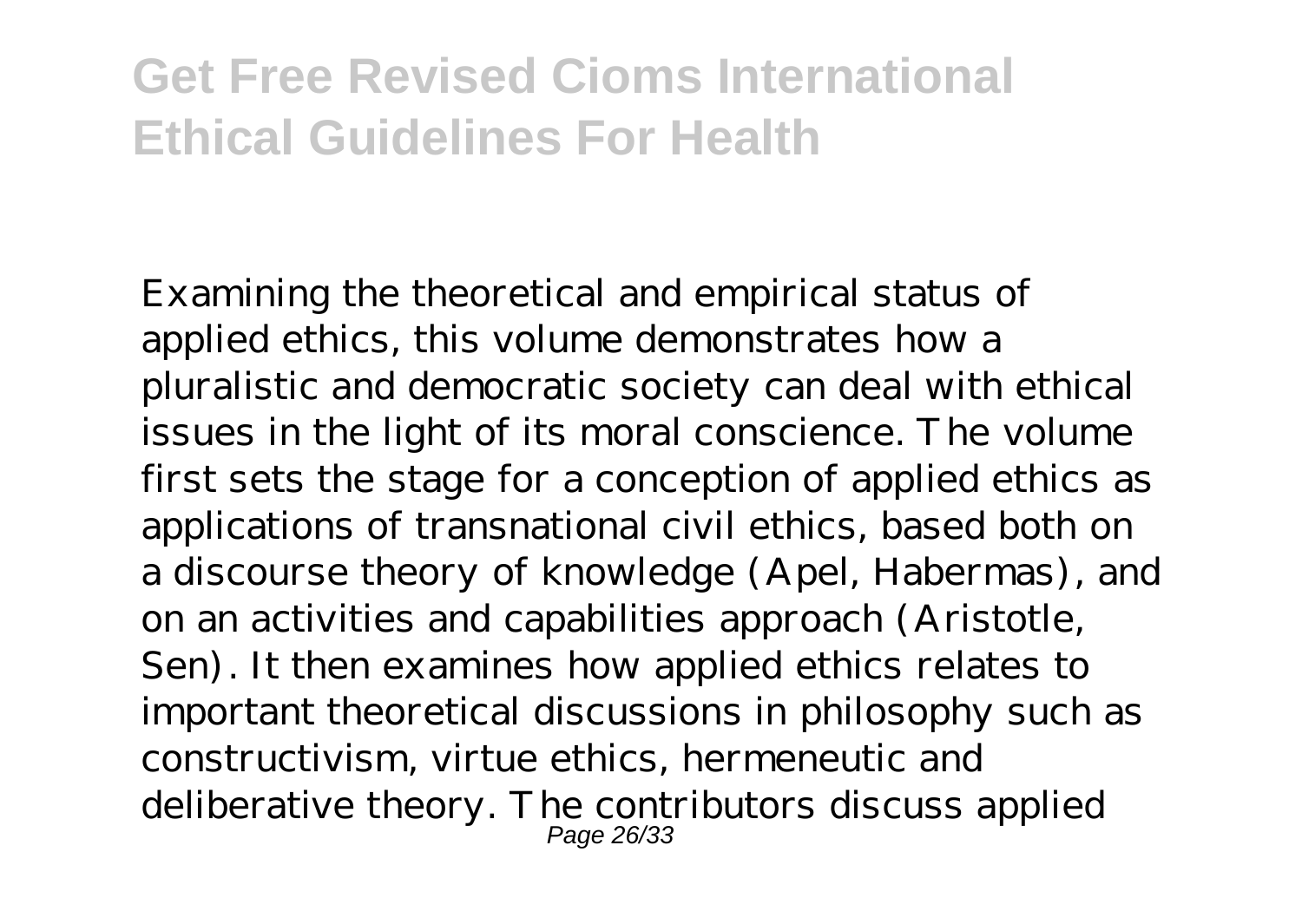ethics in light of globalization and identify recurring dilemmas as well as the problem of universal norms. They close by considering two aspects of the institutional point of view - republicanism, and contractarianism and constitutional economics.

Risk management of medicines is a wide and rapidly evolving concept and practice, following a medicine throughout its lifecycle, from first administration in humans through clinical studies and then marketing in the patient population at large. Previous reports from CIOMS I - VIII provided practical guidance in some essential components of risk management such as terminology and reporting of adverse drug reactions, Page 27/33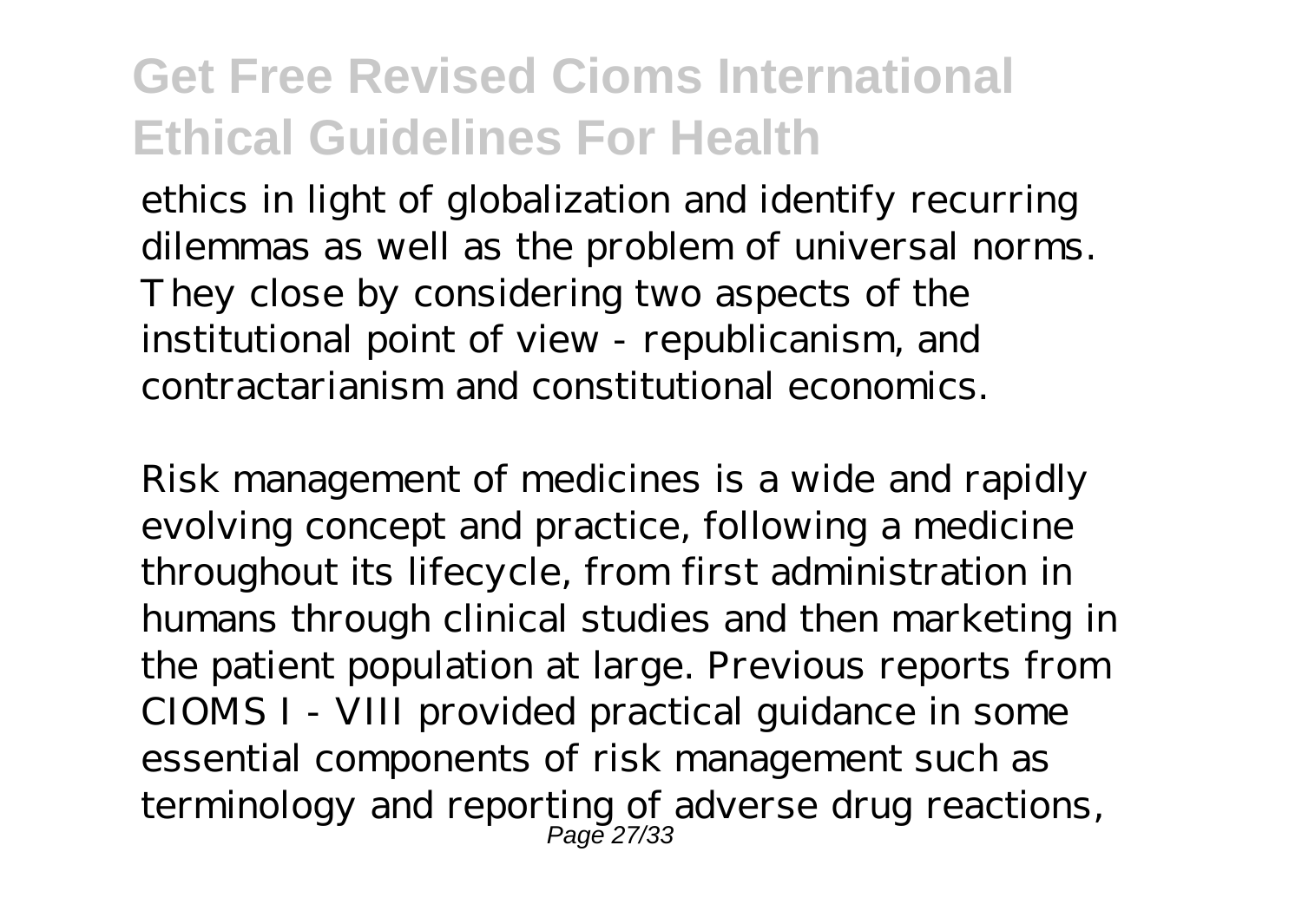management of safety information from clinical trials, and safety signal detection. Beyond the detection, identification, and characterization of risk, "risk minimization" is used as an umbrella term for the prevention or mitigation of an undesirable outcome. Risk management always includes tools for "routine risk minimization" such as product information, the format depending on the jurisdiction, to inform the patient and the prescriber, all of which serve to prevent or mitigate adverse effects. Until this current CIOMS IX document, limited guidance has been available on how to determine which risks need "additional risk minimization," select the appropriate tools, apply and implement such tools globally and locally, and measure Page 28/33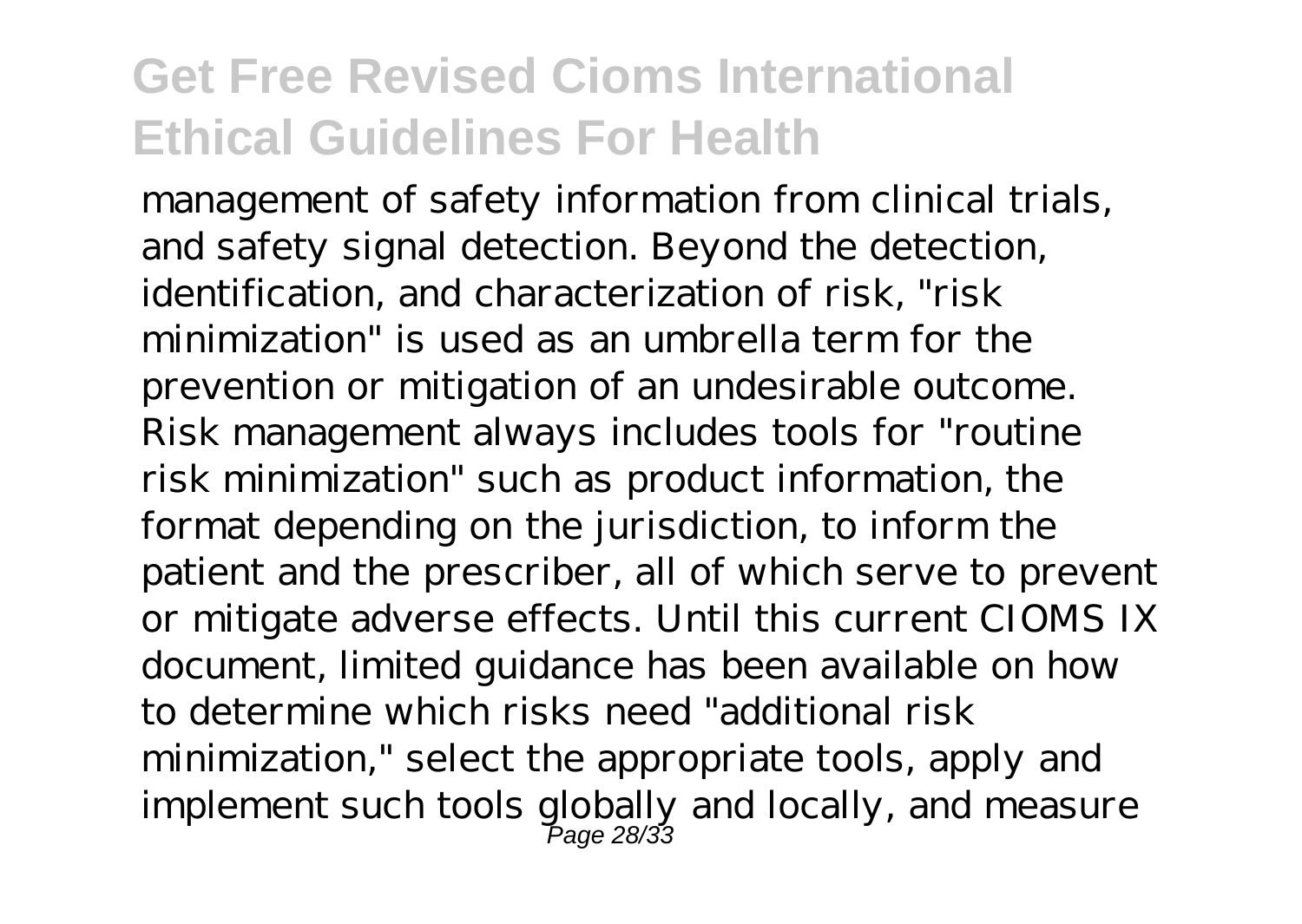if they are effective and valuable. Included in the report is a CIOMS framework for the evaluation of effectiveness of risk minimization, a discussion of future trends and developments, an annex specifically addressing vaccines, and examples from real life.

The aim of this book is to provide research ethics committee members with a resource that focuses on research ethics issues in Africa. The authors are currently active in various aspects of research ethics in Africa and the majority have been trained in the past by either the Fogarty International Center or Europe and Developing Countries Clinical Trial Partnership (EDCTP) sponsored bioethics training programmes . Page 29/33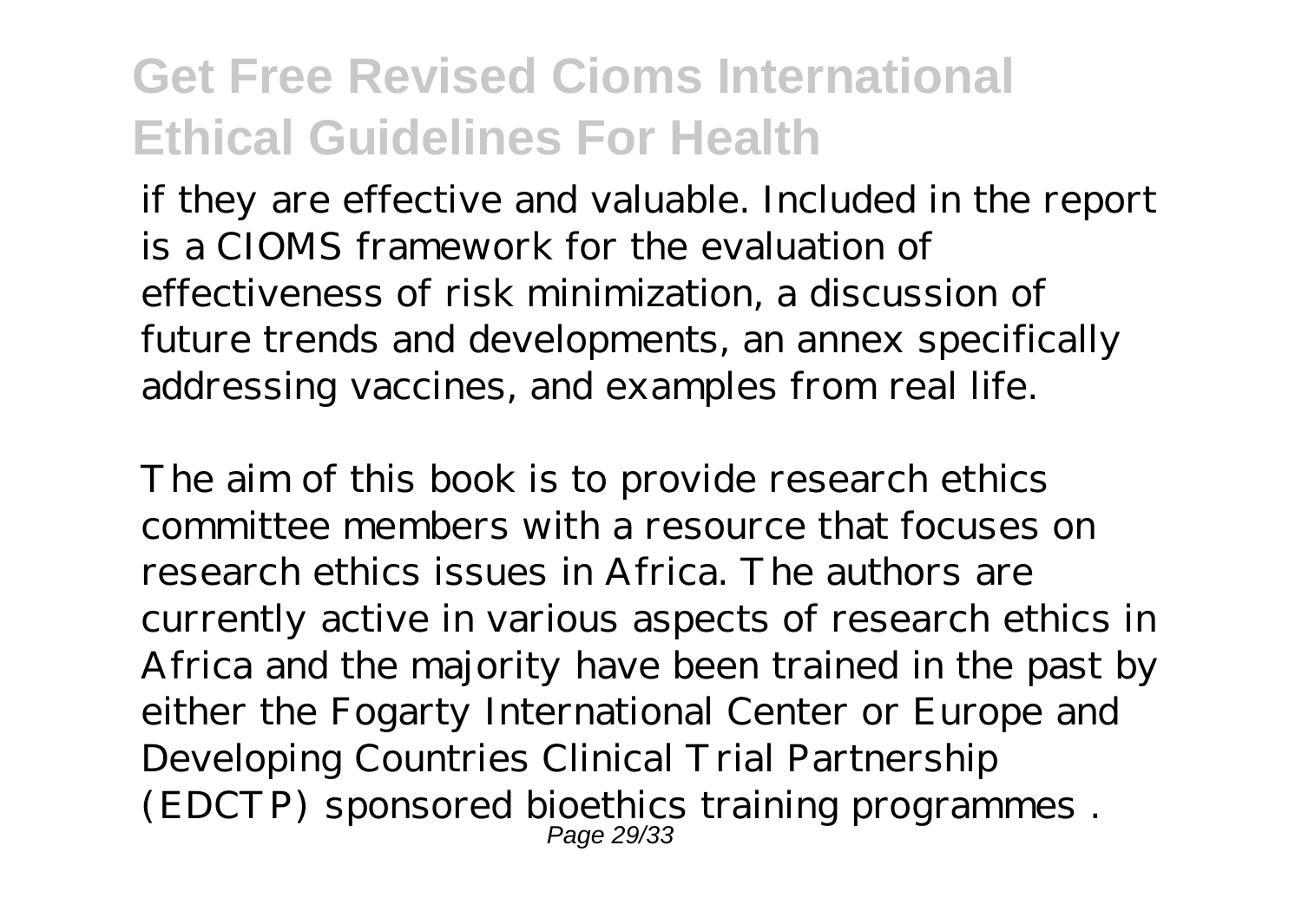In spite of recent progress in the harmonization of terminology and processes affecting work on the clinical safety of medicines consensus is needed on standards for many difficult aspects of day-to-day pharmacovigilance that continue to pose problems for both the pharmaceutical industry and drug regulators. The CIOMS V Working Group has generated proposals for pragmatic approaches to dealing with such issues as: classification and handling of individual safety case reports from a variety of sources (spontaneous consumer reports solicited reports literature the Internet observational studies and secondary data bases disease and other registries regulatory ADR Page 30/33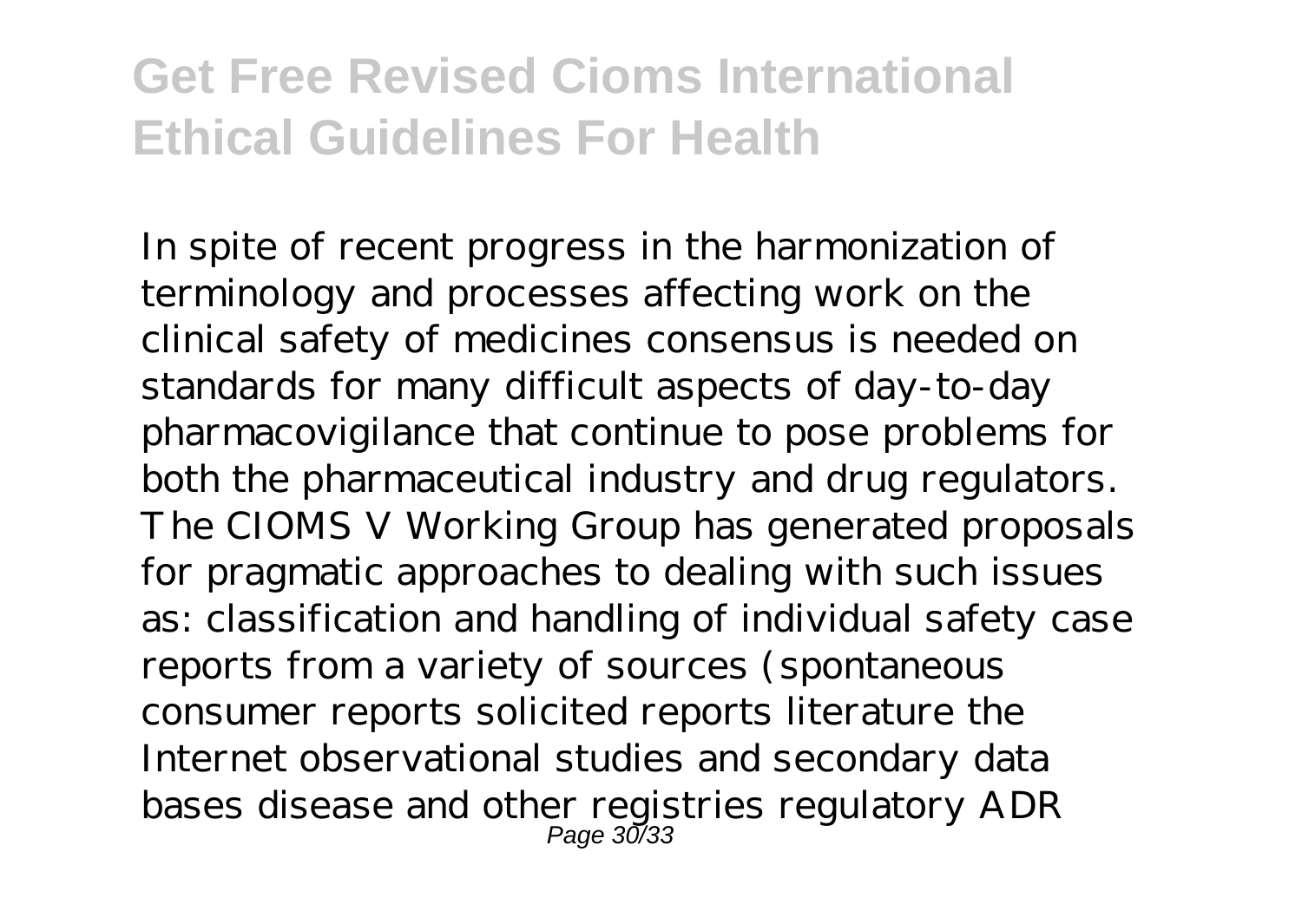databases and licensor-licensee interactions); new approaches to case management and regulatory reporting practices (proper clinical evaluation of cases incidental vs other events patient and reporter identifiability seriousness criteria expectedness criteria case follow-up criteria and the role and structure of case narratives); improvements and efficiencies in the format content and reporting of periodic safety update reports (PSURs) (including results of an industry survey on PSUR workloads and practices; proposals for high case volume and long time-period reports simplification of certain PSURs summary bridging reports addendum reports license renewal reports for EU and Japan dealing with old products and other Page 31/33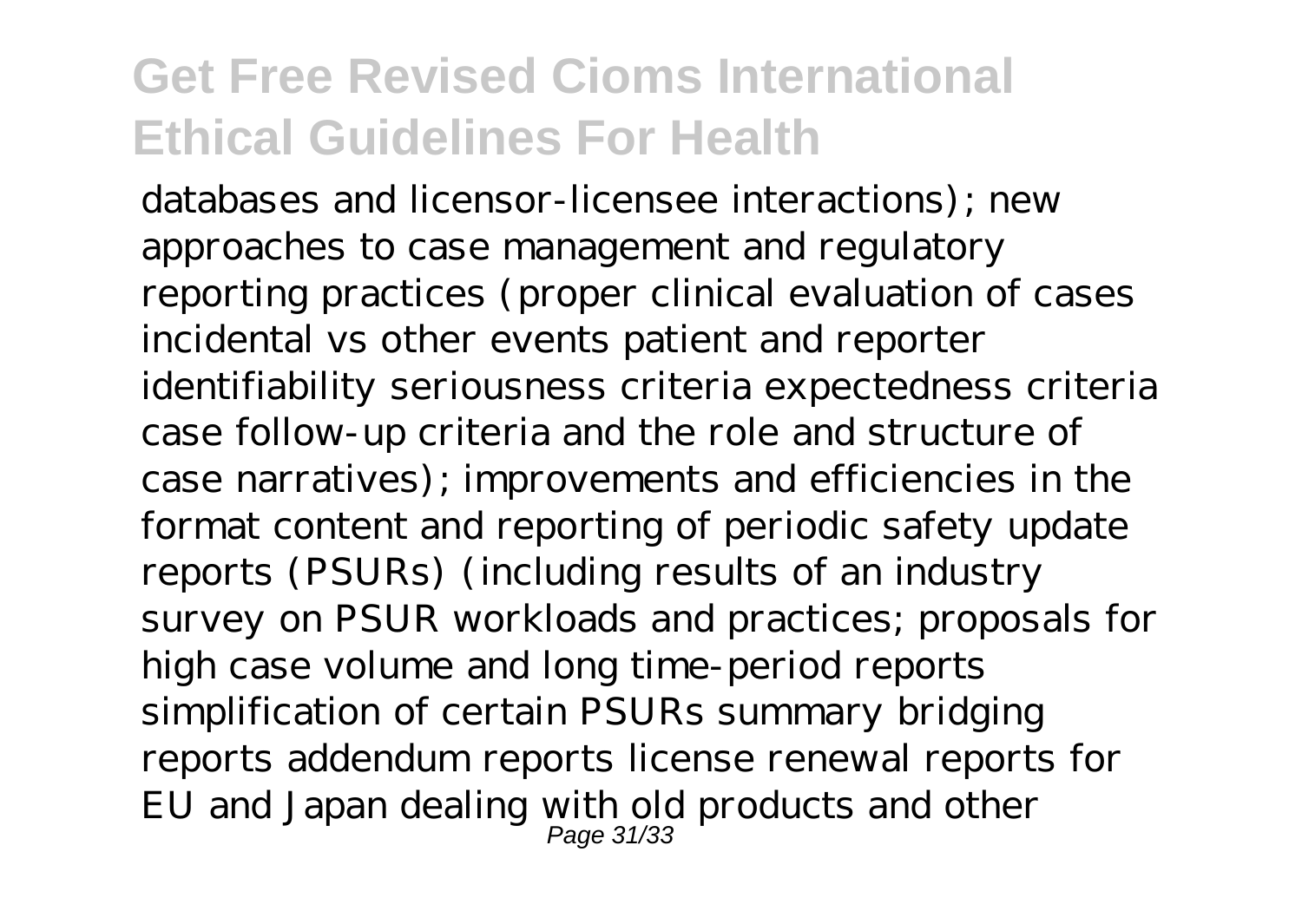technical details); determination and use of population exposure (denominator) data (sources of data and a guide to analytical approaches for a variety of circumstances).The Group has also taken stock of the current state of expedited and periodic clinical safety reporting requirements around the world with summary data on regulations from more than 60 countries. Recommendations are made for enhancing the harmonization steps already taken as a result of previous CIOMS publications and the ICH process. In addition to dealing with unfinished and unresolved issues from previous CIOMS initiatives the report covers many emerging topics such as those involving new technologies. Its 20 Appendices provide a wealth Page 32/33